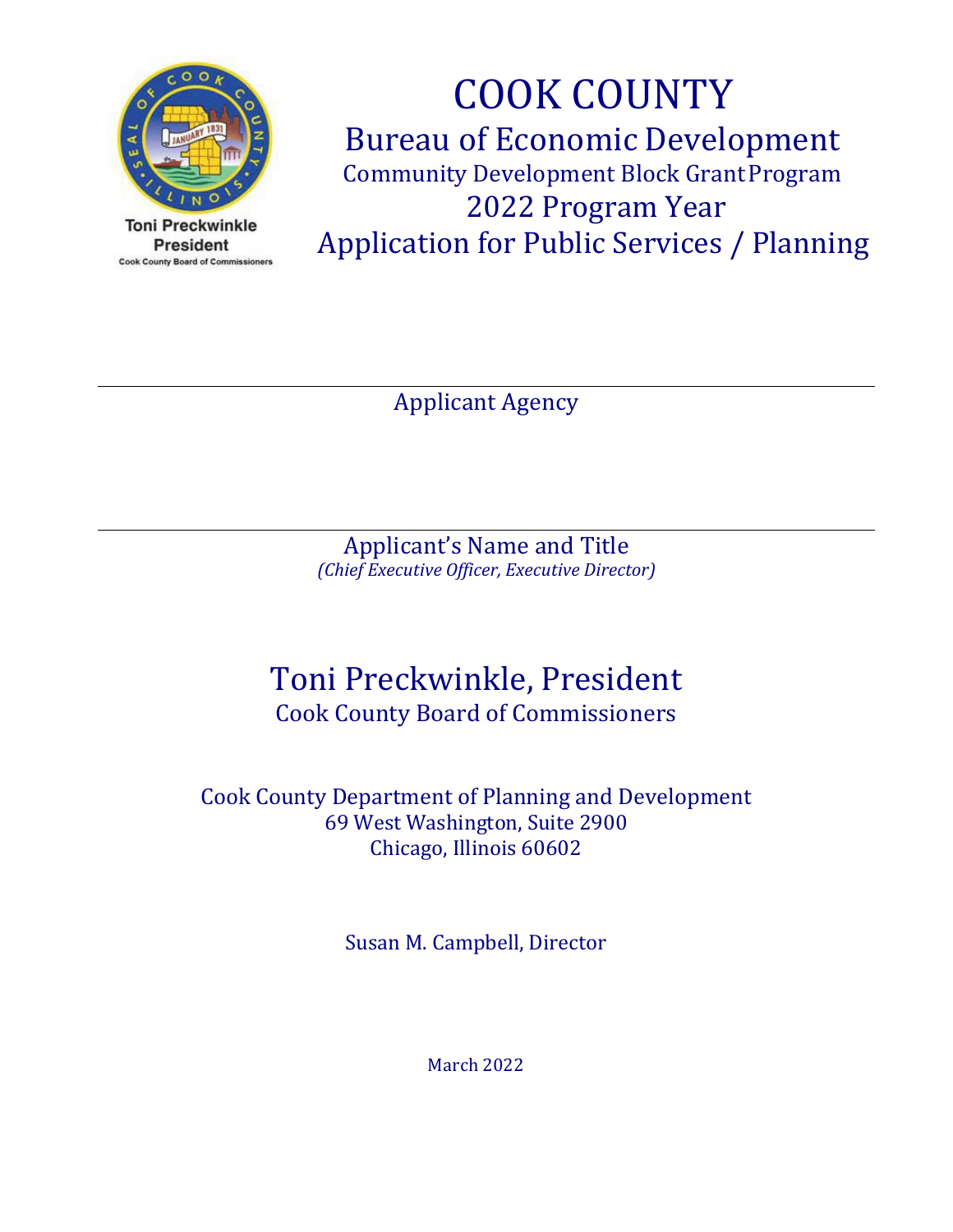

### **APPLICATION CHECKLIST**

Complete all applicable sections of the application before submitting, and make sure that the person who signed your application is the person authorized to sign in your resolution.

Please use the following checklist to ensure that your application package is complete and includes the requested attachments. Omission of items does not necessarily preclude your application from consideration but will negatively affect the application score.

**Non‐Profit Agency** (Form samples are attached.)

Resolution and Certification of Resolution – (See Form A and Form B at the end of the application for samples.)

Matching Funds Certification – (See Form C at the end of the application.)

Racial Equity Information ‐ Form C. Complete Form C in the Application PDF.

List of Board of Directors

Copy of  $501(c)3$ 

Current Certificate of Good Standing (dated within the last 45 days)

CopyofArticles of Incorporation orCopyofAmendedArticlesofIncorporation,if amended,

#### **from the Illinois Secretary of State**.

Most current Audited Financial Statements – Submit your A133 Single Audit, if applicable. Otherwise, submit your latest audited financials. If you do not have audited financials, you may submit other financial documents for consideration. Audited financials are preferred.

**Note: You will lose 15 points for each of the above items that is missing from your submitted application** 

**package. For more about application scoring, please see the application guide.** 

**\* Please submit an electronic copy of the completed application PDF, with all related attachments, through the Cook County CDBG application submission page at: <https://www.cookcountyil.gov/service/2022CDBGPublicService> \***

*The deadline for submitting all applications is:* **Friday, April 15, 2022, 5:00PM (Applications received after this date and time will not be accepted. No exceptions.)**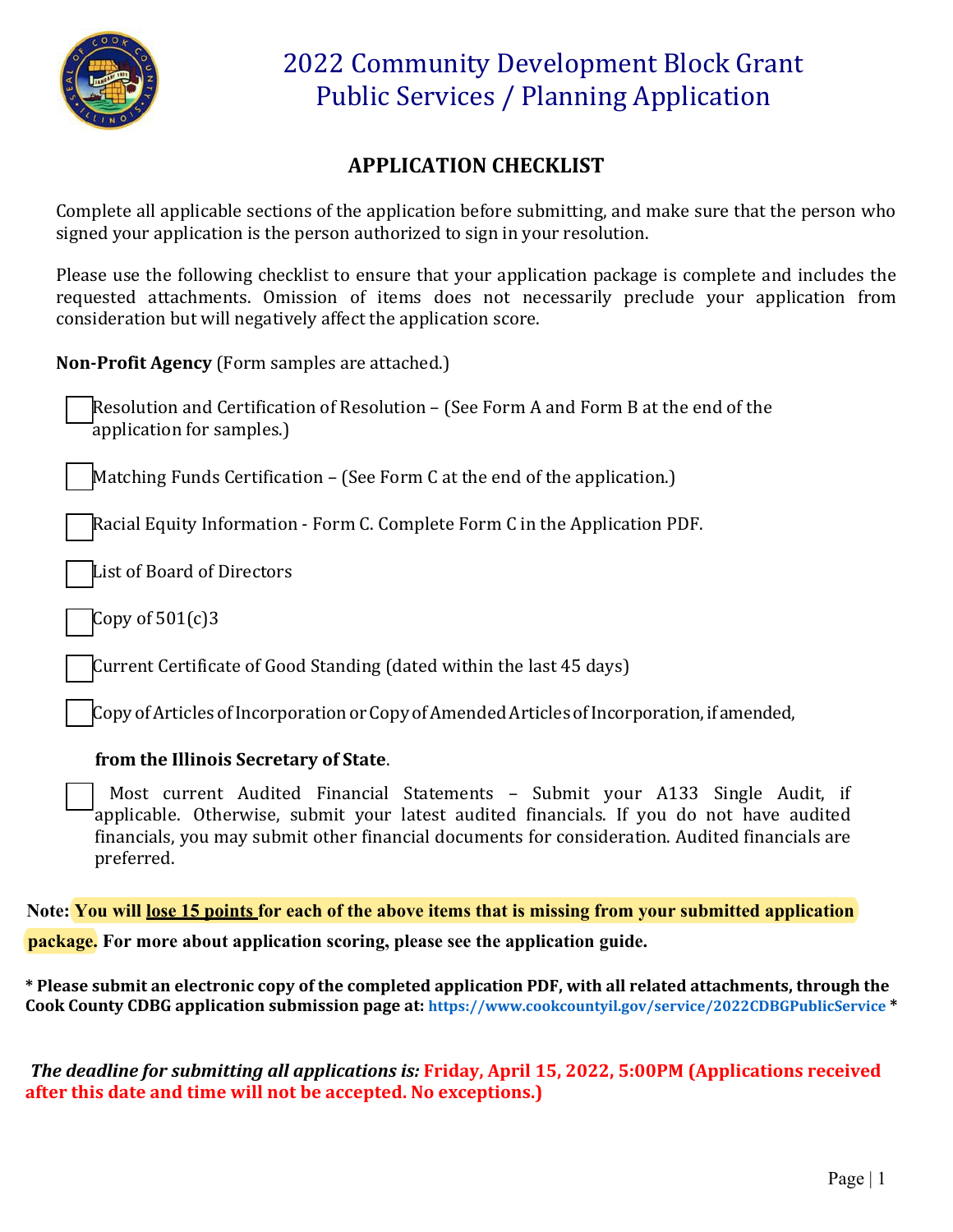

### **APPLICANT INFORMATION SHEET**

|                                         | Executive Director / Chief Executive Officer Name: ______________________________                                                                                                                                             |
|-----------------------------------------|-------------------------------------------------------------------------------------------------------------------------------------------------------------------------------------------------------------------------------|
|                                         |                                                                                                                                                                                                                               |
|                                         |                                                                                                                                                                                                                               |
|                                         |                                                                                                                                                                                                                               |
|                                         | Telephone: The Contract Contract Contract Contract Contract Contract Contract Contract Contract Contract Contract Contract Contract Contract Contract Contract Contract Contract Contract Contract Contract Contract Contract |
|                                         |                                                                                                                                                                                                                               |
|                                         | Total Amount Requested: \$                                                                                                                                                                                                    |
| Total Matching Funds, if<br>applicable: | \$<br><u> 1980 - Andrea State Barbara, amerikan personal (h. 1980).</u>                                                                                                                                                       |

Matching funds, though not required for CDBG, are encouraged, and will be looked upon favorably during application review.

**\*The signature below must be from the person authorized to sign the application in your resolution. \***

*Signature Date*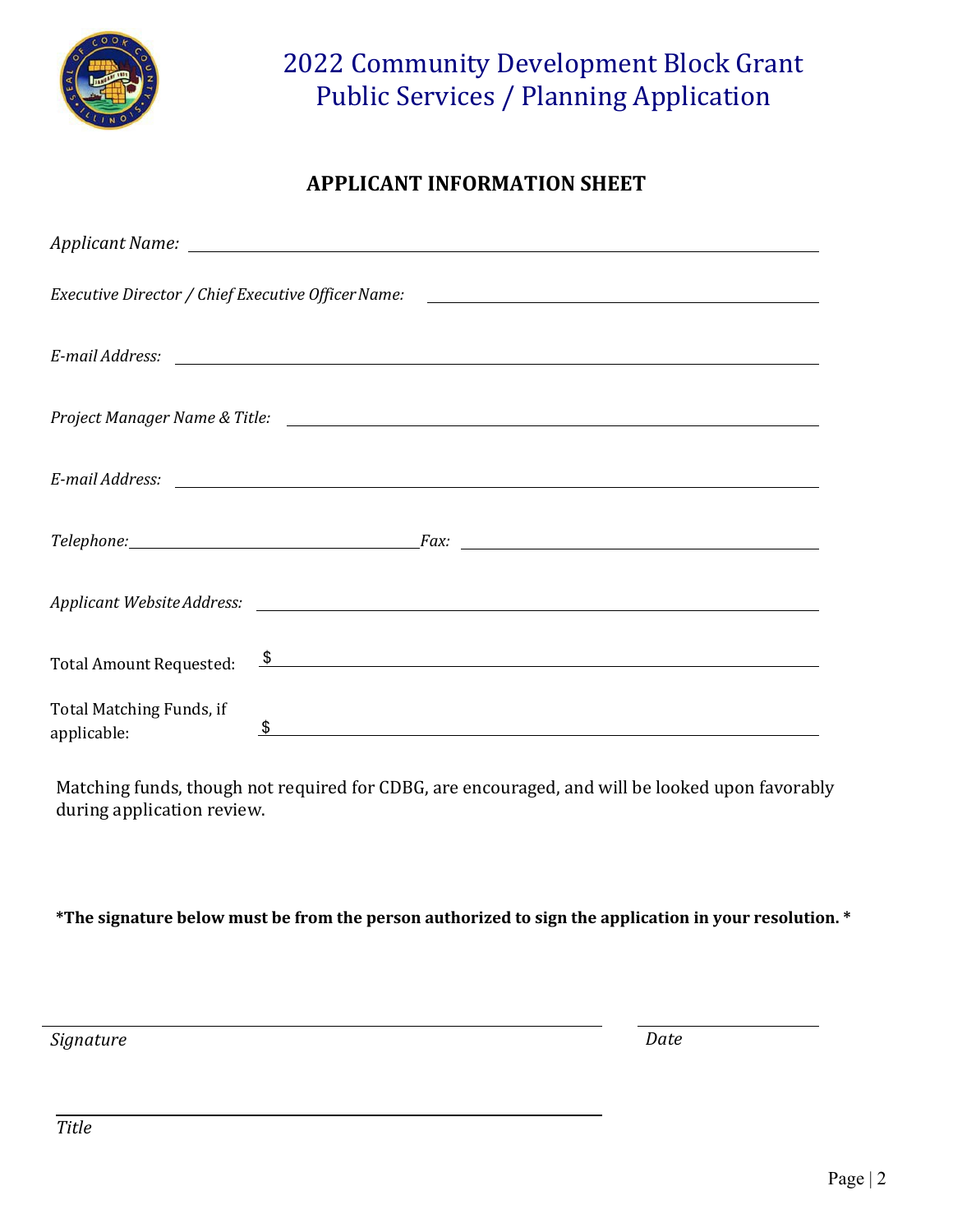

### **APPLICANT INFORMATION SHEET CONT'D**

|                                                                                                                                                   | 2022 PROGRAM YEAR - October 1, 2022 through September 30, 2023<br>Please complete all pages for each project, as applicable. |           |                           |
|---------------------------------------------------------------------------------------------------------------------------------------------------|------------------------------------------------------------------------------------------------------------------------------|-----------|---------------------------|
|                                                                                                                                                   |                                                                                                                              |           |                           |
| City:                                                                                                                                             | Illinois                                                                                                                     | Zip Code: |                           |
|                                                                                                                                                   |                                                                                                                              |           | (include full $ZIP + 4$ ) |
|                                                                                                                                                   |                                                                                                                              |           |                           |
|                                                                                                                                                   |                                                                                                                              |           |                           |
|                                                                                                                                                   |                                                                                                                              |           |                           |
| County Commissioner District #: _____________                                                                                                     |                                                                                                                              |           |                           |
|                                                                                                                                                   |                                                                                                                              |           |                           |
| Is this project consistent with •<br><b>Moving to Implementation - (Cook</b><br>County's 2020-2024 Consolidated Plan<br>and CEDS)? If no, "STOP". | Yes                                                                                                                          | No        |                           |
| (See related question on page 6.)<br>Does the requested CDBG funding<br>replace other funding for the same<br>service(s)? If yes, "STOP".         | Yes<br>Yes                                                                                                                   | No<br>No  |                           |
| Is your agency a faith-based entity?<br>__*Planning Study<br>Public Services<br><b>Activity Category</b> : (Check One)                            |                                                                                                                              |           |                           |

\*If Planning Study is selected, you may skip the national objective question on the next page.

### *If you are interested in applying for an economic development activity, please use the Capital Improvement / Economic Development application.*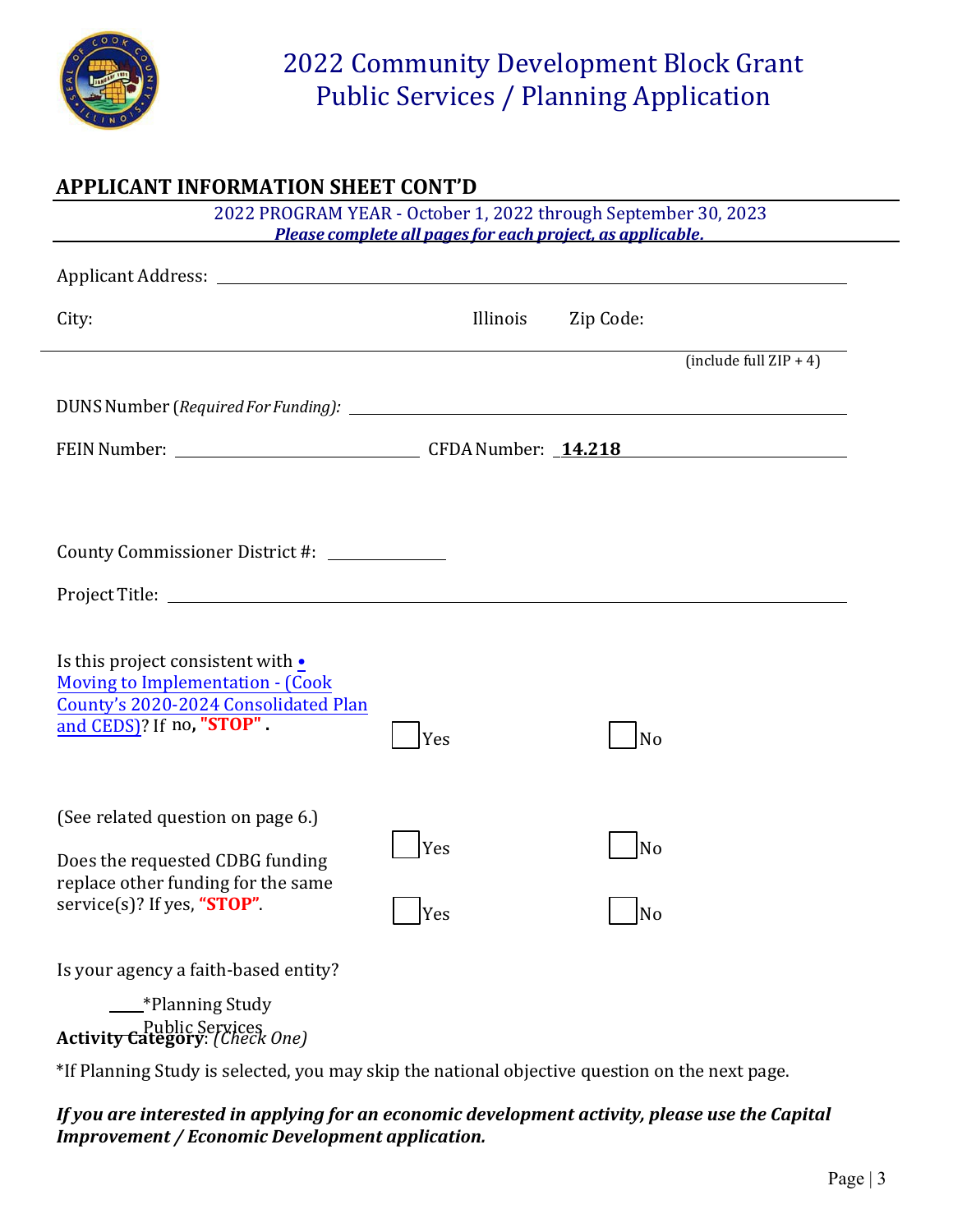

### **National Objective:**

CDBG requires that each activity funded, except for program administration and planning activities, must meet one of the CDBG national objectives. An activity that does not meet a national objective is not compliant with CDBG requirements and is therefore ineligible for funding. Benefiting low- and moderate-income persons is the relevant CDBG national objective for public service projects.Details about the four ways to qualify under this national objective are included below. Applicants are strongly encouraged to consult the application guide and its links to the CDBG regulations for more detailed information.

#### **Benefit to low- and moderate income (LMI) persons**

- 1. *Area Benefit Activities* benefit all residents in a particular area, where at least **51%**ofthe people are low- and moderate-income. The service area of the project must be specifically identified, and the area must be primarily residential (see the Appendix of the application guide for details).
- 2. *Limited clientele activities* benefit low- and moderate-income persons without regard to the area being served. At least **51%** of the persons participating in the activity must be low- and moderate-income and the activity must meet one of the following criteria (see application guide for details):
	- Presumption of low- and moderate-income ("presumed benefit"): the activity serves persons who are presumed to be low- and moderate-income: abused children; battered spouses; elderly persons; severely disabled adults; homeless persons; illiterate adults; persons living with AIDS and migrant workers; or
	- Income Guidelines: the activity must have eligibility requirements which limit the activity exclusively to low- and moderate-income persons, or beneficiary income must be documented.
- 3. **Housing activities** that are undertaken for the purpose of providing or improving permanent residential structures which, upon completion, will be occupied by at least 51% low- and moderate-income households.
- 4. **Job creation or retention activities** designed to create or retain permanent jobs, atleast 51% of which (computed on a full-time equivalent basis) will be made available to or held by low- and moderate-income persons.

Does this project meet a National Objective and/or other eligibility requirements, as noted in HUD's 24 CFR Part 570.201 regulations? (Please refer to the 2020 CDBG Application Guide for details.) If no, "**STOP**". Y

| 'es l |  | No |
|-------|--|----|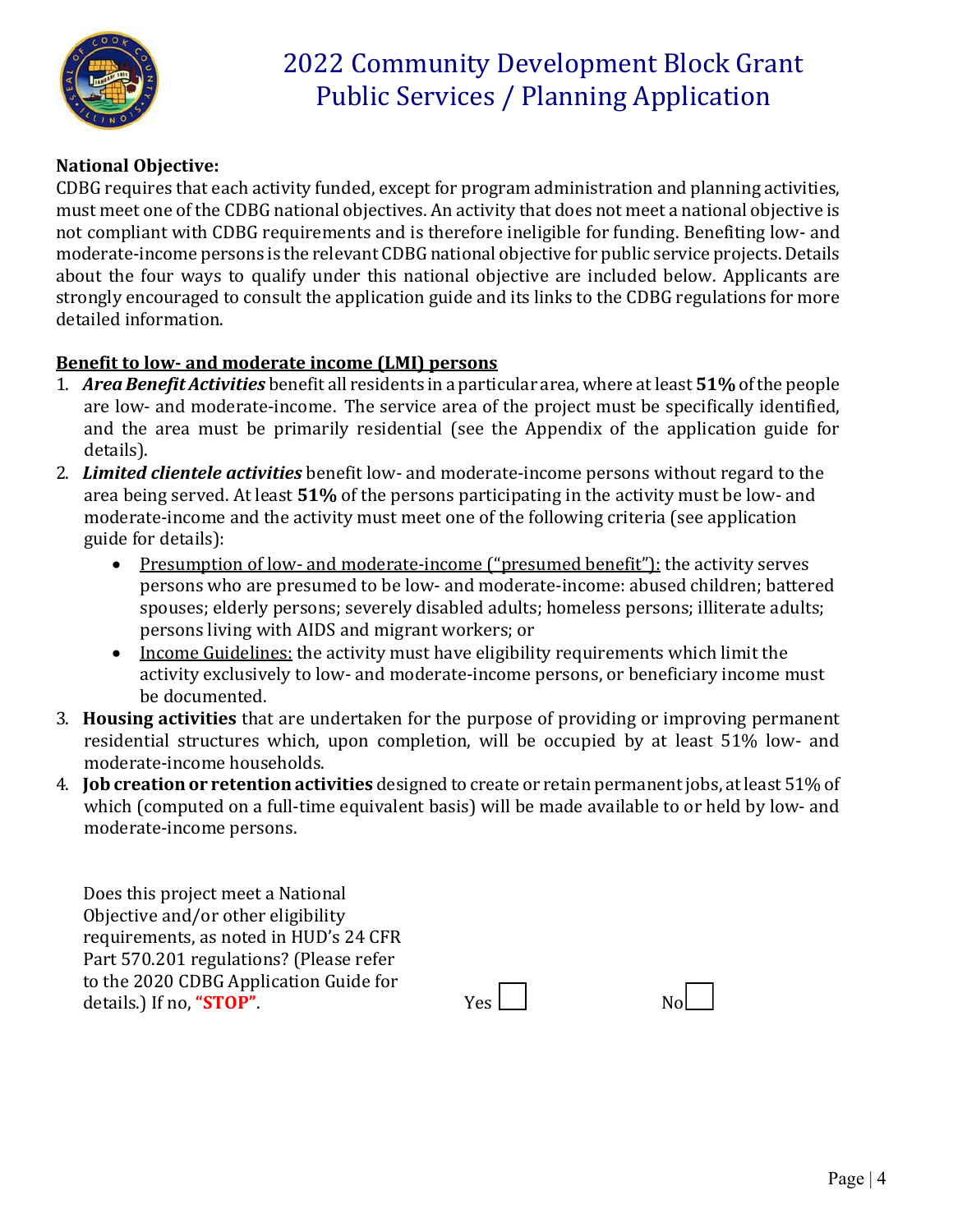

## **PROJECT NEED AND JUSTIFICATION (35 Points)**

**For the questions below, please attach additional pages if needed when providing your answers.**

**Provide a summary of the program for which funds are requested. Describe the designated service area and beneficiaries, including any criteria for your program.** For this question, we are interested in learning about the clients and communities your program serves, the challenges they face, and why your program is a critical part of the solution. Please reference data or other supporting information to describe the prevalence of the problem, as well as any evidence-based practices used in your program. Note: The program must serve Cook County suburbs that do not receive their own CDBG funding - please see the Application Guide for the list of communities that are not eligible.

*(Specify municipalities or ZIP codes served, if possible.)*

Exact Location/Project Address(es):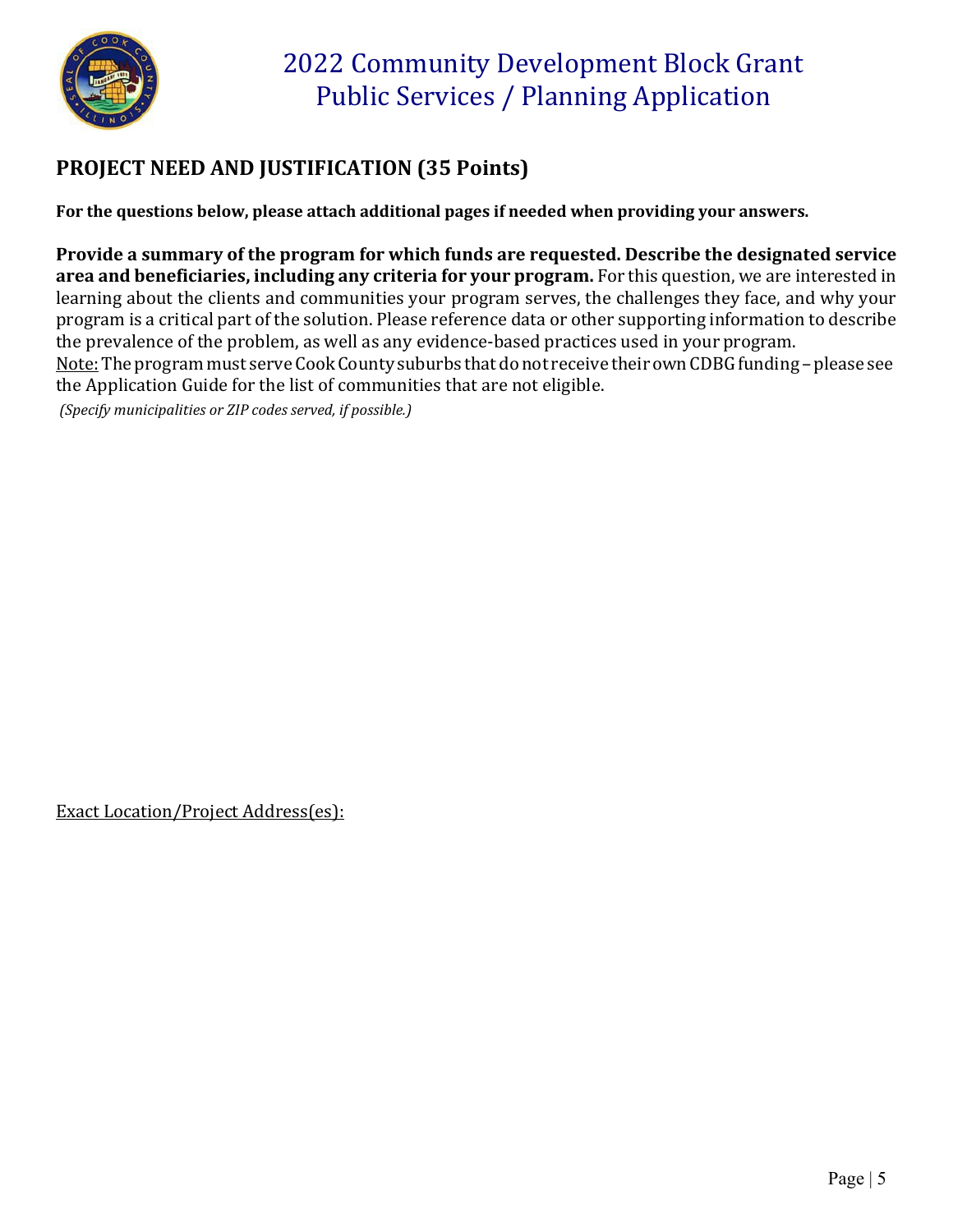

**Specific Anticipated Outputs and Outcome(s) to Be Achieved:** Describe the outputs and outcome(s) that relate to the overall mission and goals of your agency, including short-term and long-term impacts. *Example: Output - Agency ABC will provide 8 hours of Housing Counseling to 24 persons; Outcome - Agency ABC anticipates that 15 persons will purchase a home and have the needed tools to maintain home ownership.* At least one outcome should be identified. Include in your answer how your agency does and/or will measure the desired outcome(s). Please be as specific as possible when specifying the metric(s) used by your agency.

Summarize your program and the related outputs and outcome(s) in the table below.

| <b>Need Statement</b><br>Description of the<br>need to be addressed | <b>Activities</b><br>What the program does<br>to address the need | <b>Outputs</b><br>Direct products of<br>program activities | Outcome(s)<br>Short-term and long-term<br>benefits resulting from the<br>program |
|---------------------------------------------------------------------|-------------------------------------------------------------------|------------------------------------------------------------|----------------------------------------------------------------------------------|
|                                                                     |                                                                   |                                                            |                                                                                  |
|                                                                     |                                                                   |                                                            |                                                                                  |
|                                                                     |                                                                   |                                                            |                                                                                  |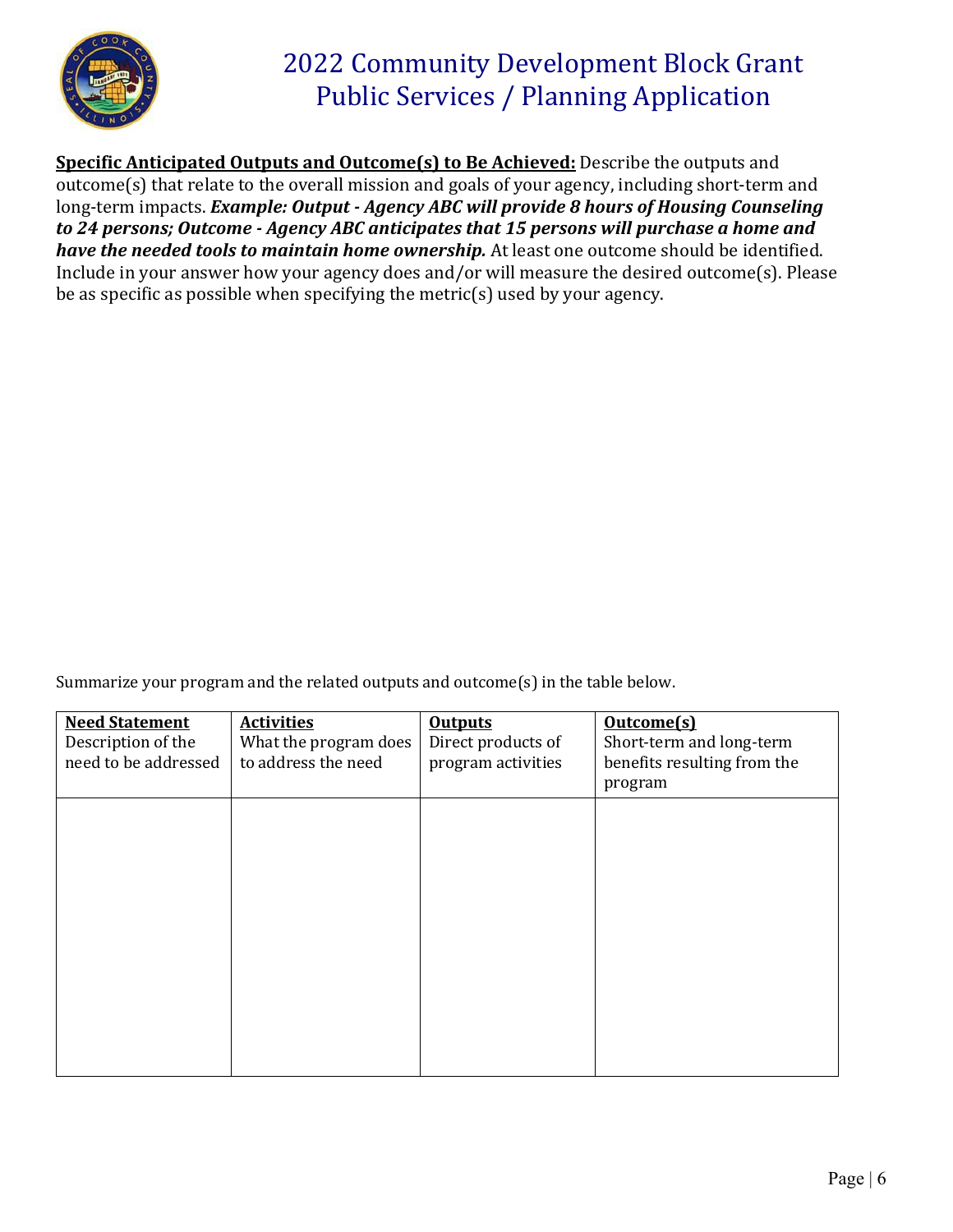

#### **Anticipated Number of Persons to beAssisted**

#### *(Please provide a projection for the number of persons to be served)*

With NEW access to service or benefit

With IMPROVED access to service or benefit

Please describe how your agency's proposed program is part of a broader organizational strategic plan or vision. (In addition to your narrative response below, please provide a copy of or a link to relevant plans, pages, etc.)

Please describe how your agency's proposed project is consistent with Cook County's 2020‐2024 Consolidated Plan- Moving to Implementation. The plan can be found here: [https://www.cookcountyil.gov/content/grant](https://www.cookcountyil.gov/content/grant-applicants-cdbg-esg)[applicants-cdbg-esg.](https://www.cookcountyil.gov/content/grant-applicants-cdbg-esg) Relevant strategies can be found as follows: 2. Business and Workforce Development (30 ); 3. Housing Development and Services (40); 4. Non-Housing Services (46); and 5. Planning and Administration (50). If your proposed project is consistent with the County's [Policy Roadmap](https://www.cookcountyil.gov/service/policy-roadmap) or South Suburban Economic Growth Initiative (SSEGI), please describe that connection here as well. Documents related to the Policy Roadmap and SSEGI can be found at the links below[: https://www.cookcountyil.gov/service/policy-roadmap](https://www.cookcountyil.gov/service/policy-roadmap) ; https://www.cookcountyil.gov/content/south-suburban-economic-growth-initiative-ssegi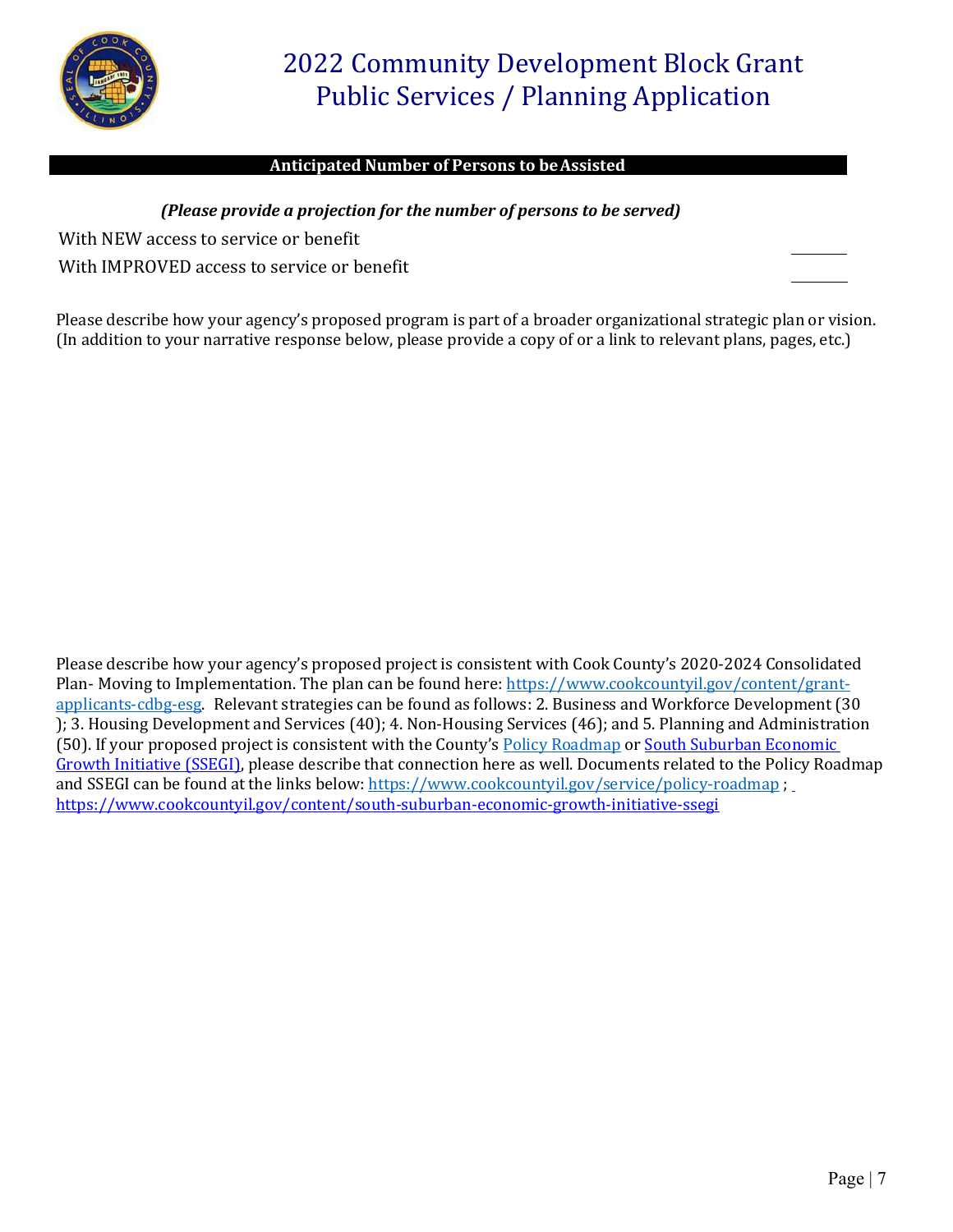

Are there other agencies in the same service area that provide the same service? If so, what agency/agencies, and what is the nature of your collaboration, if any?

### **CAPACITY AND SKILLS TO EXECUTE THE PROJECT (35 Points)**

#### **NEW AND PREVIOUSLY FUNDED APPLICANTS:**

Briefly outline the background of your agency, including the length of time your agency has been in operation,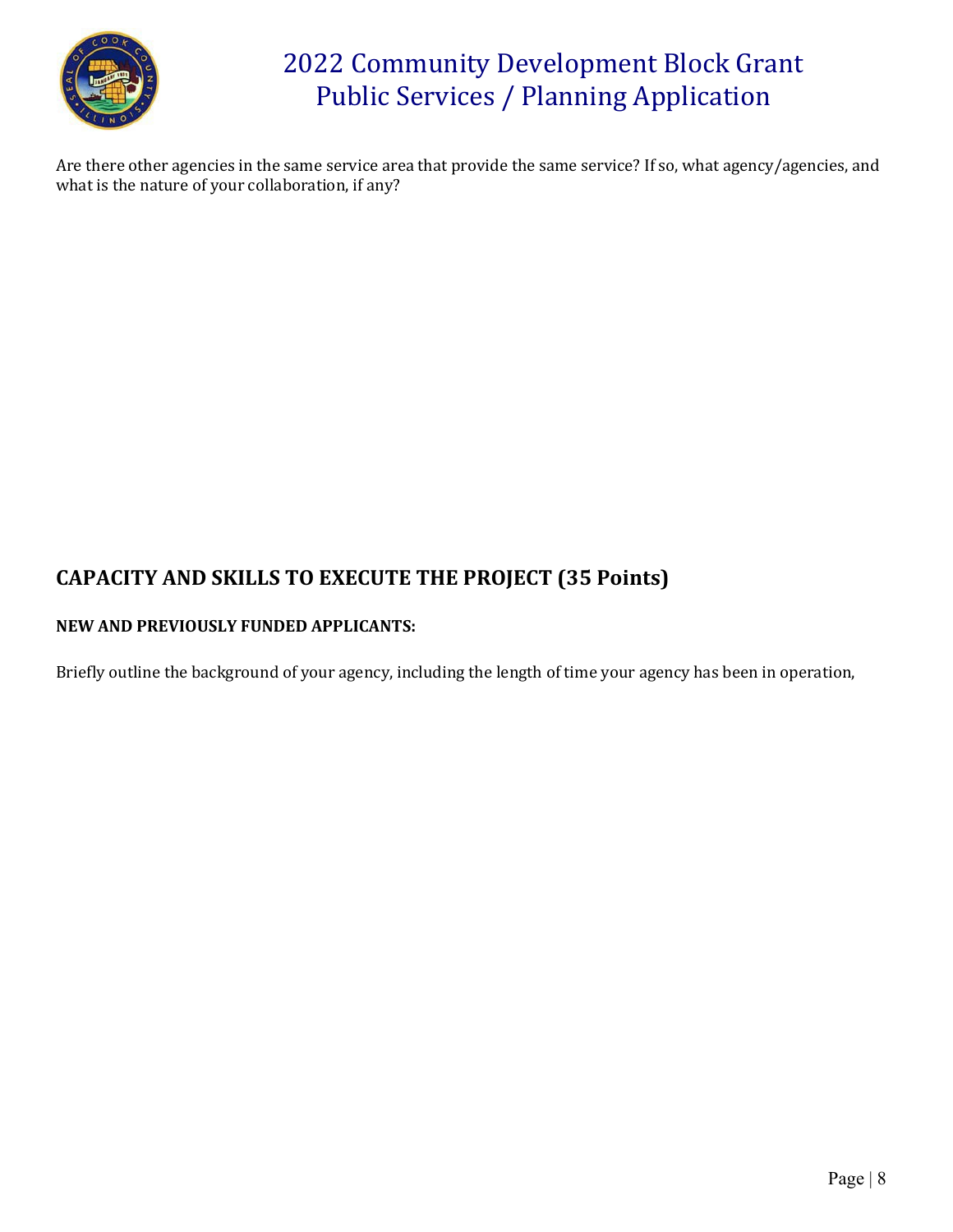

Describe the types of services provided and the general characteristics of your clients served.

Describe your data collection and reporting systems, and how data is used to inform your agency's work.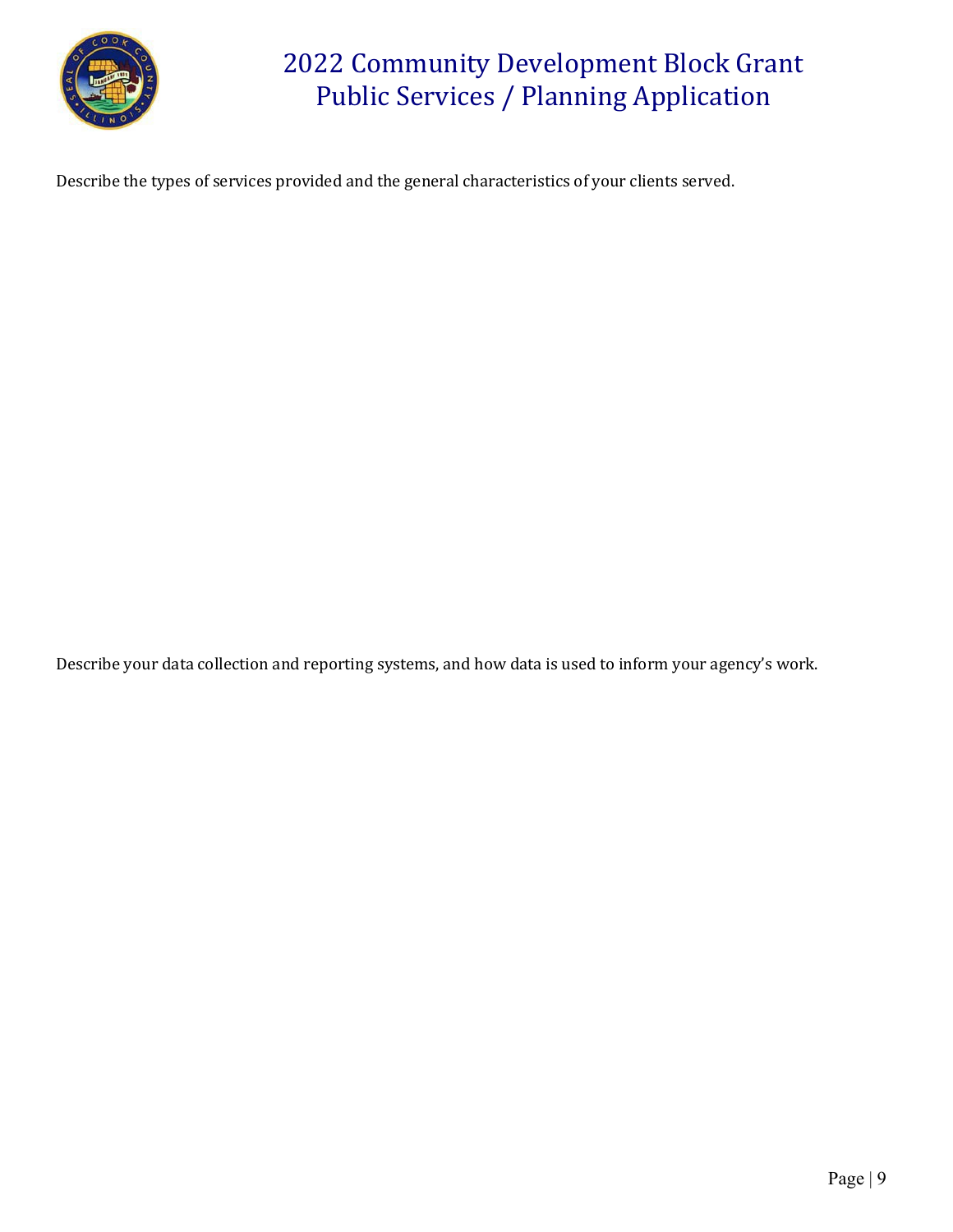

| Has your agency previously executed similar projects (whether                   |                                                                        |  |
|---------------------------------------------------------------------------------|------------------------------------------------------------------------|--|
| with CDBG or other funding)?                                                    | $\begin{array}{ c c c c c } \hline \text{Yes} & \text{No} \end{array}$ |  |
| If yes, please describe the project(s) previously completed and the outcome(s). |                                                                        |  |

If not, please explain how you will successfully administer this program and execute the proposed project given that you have not previously executed similar efforts.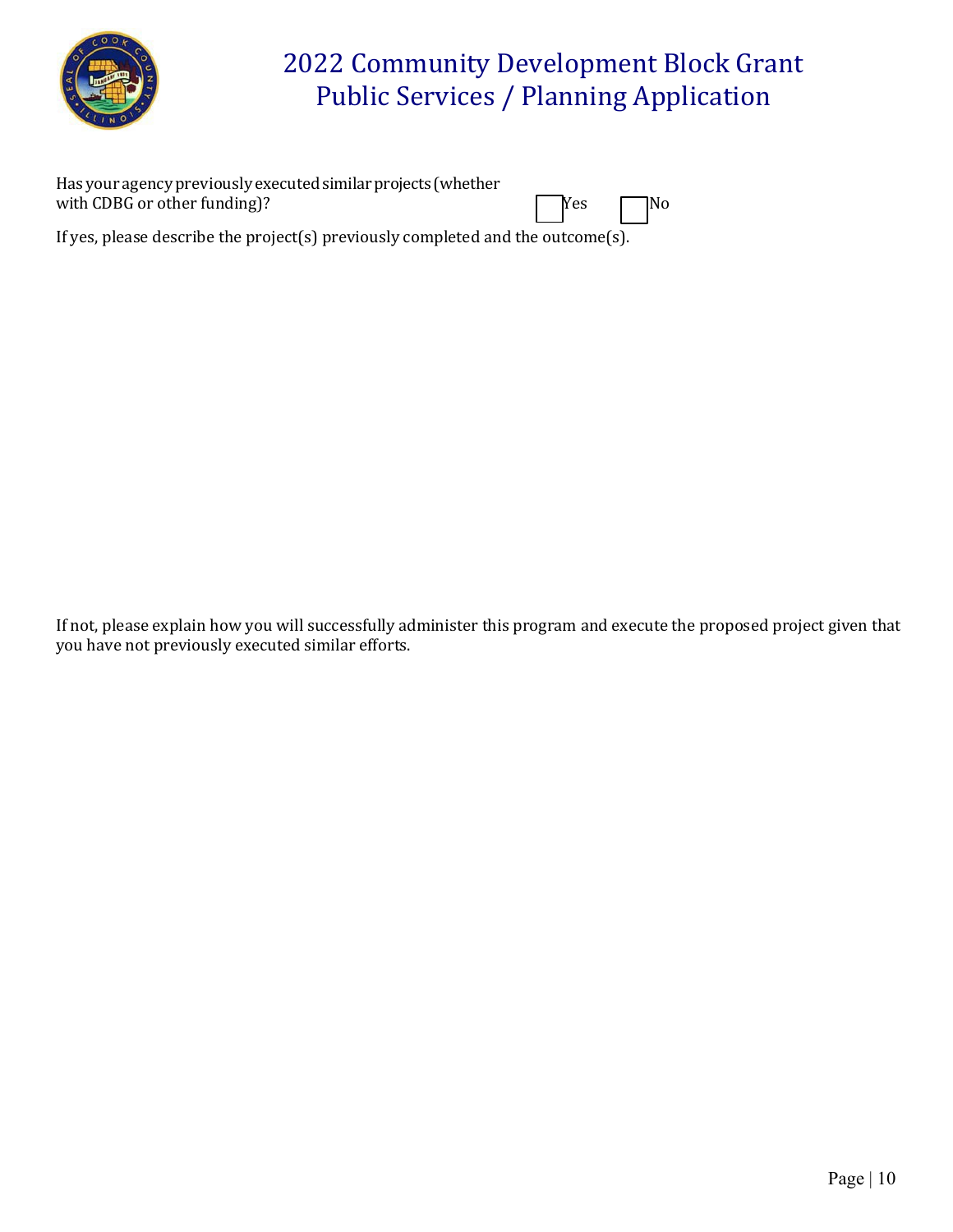

Complete the following table for **low- and moderate-income persons** assisted for the primary purpose of the program, excluding complimentary services such as referrals:

|                                                   | <b>Total Persons</b><br><b>Served</b> | <b>Total Suburban Cook</b><br><b>County (Non-</b><br>Entitlement)<br><b>Residents Served*</b> | <b>Total Suburban Cook</b><br><b>County (Non-</b><br><b>Entitlement) Residents</b><br>Served by CDBG Funds* |
|---------------------------------------------------|---------------------------------------|-----------------------------------------------------------------------------------------------|-------------------------------------------------------------------------------------------------------------|
| October 1, 2022-<br>September 30, 2023 (proposed) |                                       |                                                                                               |                                                                                                             |
| October 1, 2021-Present                           |                                       |                                                                                               |                                                                                                             |
| (Current year)<br>October 1, 2020-September 30,   |                                       |                                                                                               |                                                                                                             |
| $2021$ (last year)                                |                                       |                                                                                               |                                                                                                             |

**\*Please see the application guide for the list of suburbs that are not eligible\***

Explain any major changes in persons served in the above table, if needed:

### **LEVERAGING OTHER FUNDING (10 Points)**

Please describe any matching funds for the proposed project and how they are being used.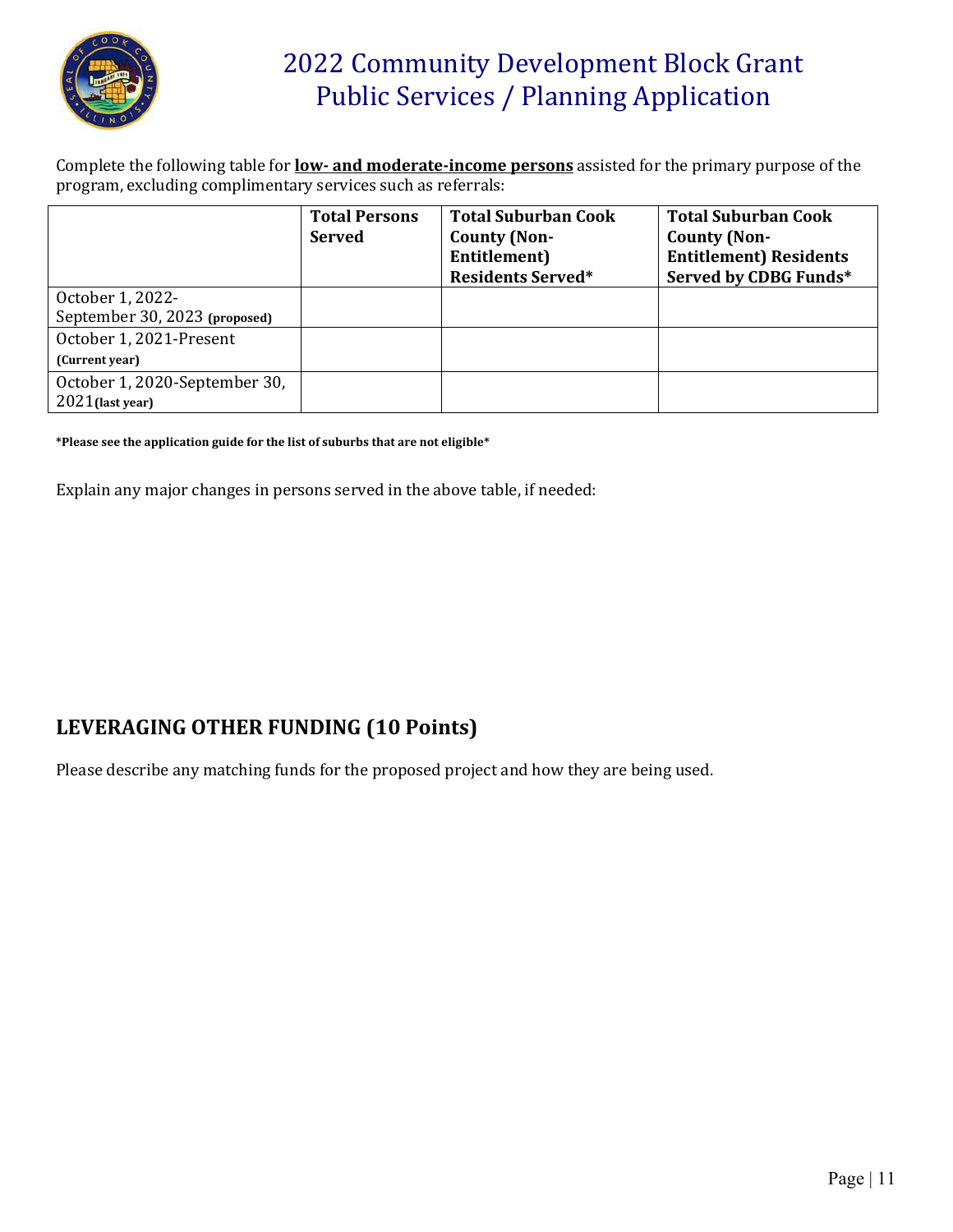

Please describe how your agency will leverage other funds, public or private, over the long-term to support similar projects and reduce reliance upon Cook County CDBG funding.

### **COLLABORATION AND INNOVATION (5 Points)**

In this section, we are interested in how your program/organization ensures clients are linked to needed services that are provided by other organizations.

### **Regional Collaboration**

Does your agency's proposed project offer or support a plan for regional or sub-regional collaboration?

|  |  | ×<br>۰. |  |
|--|--|---------|--|
|--|--|---------|--|

Yes and the set of the No. of the No. of the No. of the No. of the No. of the No. of the No. of the No. of the No. of the No. of the No. of the No. of the No. of the No. of the No. of the No. of the No. of the No. of the N

Please describe how your agency's efforts are related to regional or sub-regional collaboration.

If your project relates to the United Way Neighborhood Network in Blue Island/Robbins, describe the connection.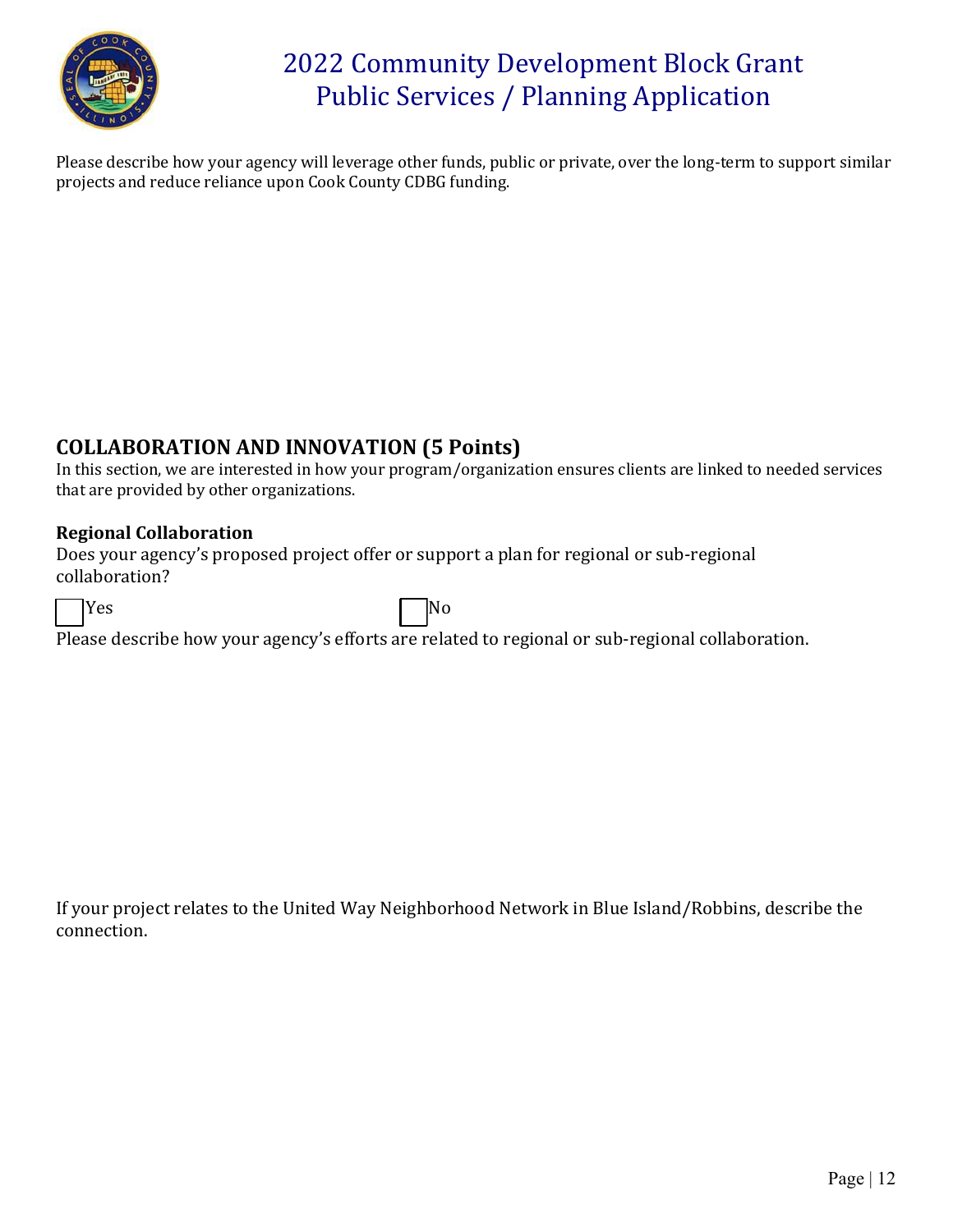

### **Innovative/Creative Nature of Proposal**

Does your agency's proposed project include innovative aspects?

Yes No. 2012 11 No. 2014 If yes, please describe the creative elements of your proposal*.* 

Does your agency's proposed project facilitate or foster economic development?



Please describe how your agency's efforts are contributing to economic development.

Does your agency's proposed project provide supportive services that address barriers that prevent people from participating in workforce programs (e.g., transportation)?

| Yes | $\Box$ No |
|-----|-----------|
|-----|-----------|

Please briefly describe these services.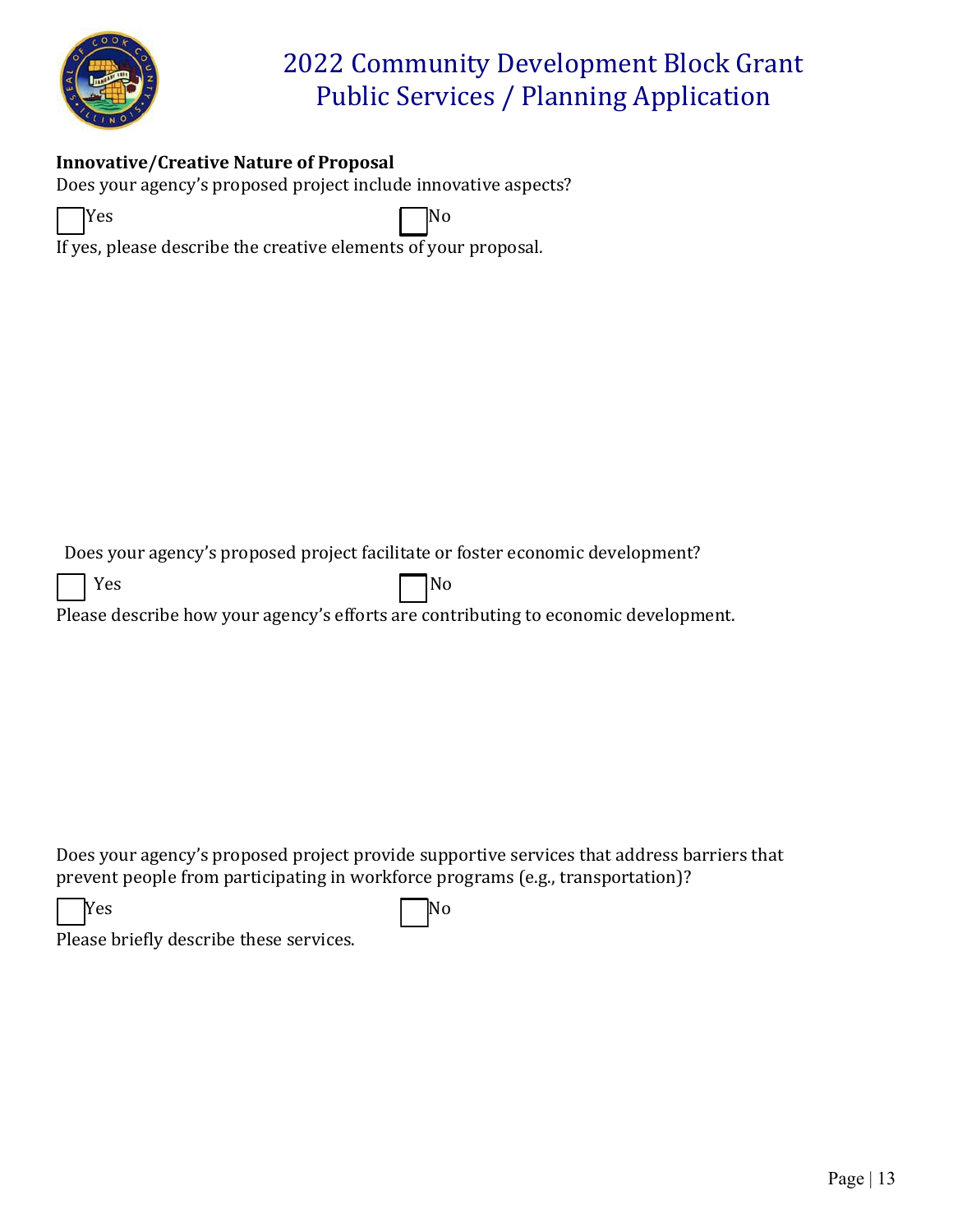

Does your agency provide any workforce development or job readiness services? Do you have any relationship with the Chicago Cook Workforce Partnership or other workforce development providers? If so, please describe your services and relationships.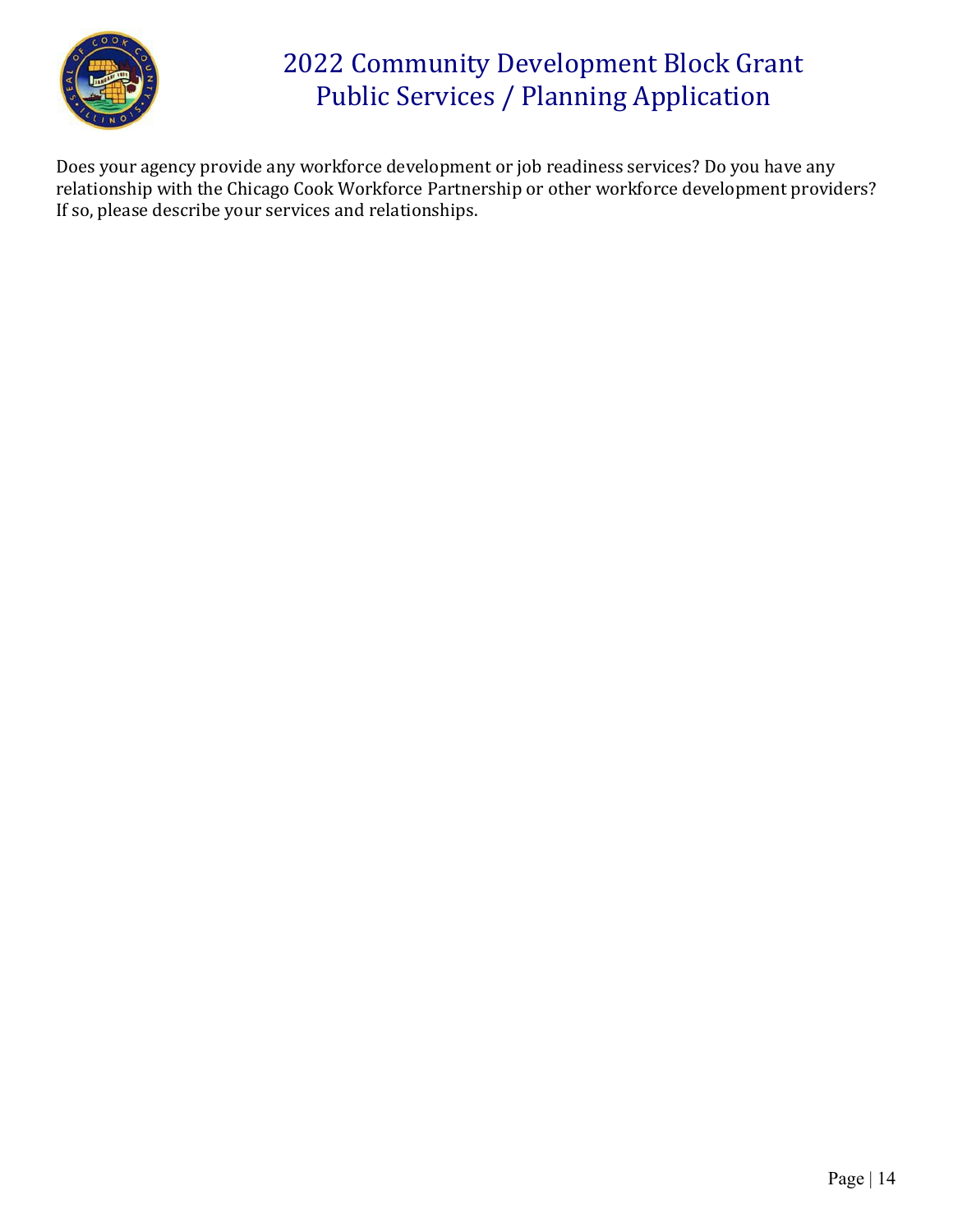

## **PROJECT ELIGIBILITY**

**Please see the Application Guide for more information on eligibility.**

### *A.* **AREA BENEFIT:** *(if applicable)*

Total Number of low and moderate-income persons served in area:

| <b>Census Tract</b> | <b>Block Group</b> | % Low/Mod Income |
|---------------------|--------------------|------------------|
|                     |                    |                  |
|                     |                    |                  |
|                     |                    |                  |
|                     |                    |                  |
|                     |                    |                  |

*(Please see the 2019 CDBG Application Guide for appropriate website links.)*

### *B.* **LIMITED CLIENTELE BENEFIT:** *(if applicable)*

| 1. Presumed Benefit      |         |                                       | 2. Low- and Moderate-Income Persons** Served  |
|--------------------------|---------|---------------------------------------|-----------------------------------------------|
| Qualifying group*        |         |                                       | Moderate-income $(61-80\% \text{ of AMI})$ __ |
| Number of persons served |         | Low-income                            | $(51-60\% \text{ of AMI})$                    |
|                          | $-OR -$ | Very Low                              |                                               |
|                          |         | <b>Extremely Low</b>                  | (                                             |
|                          |         | Total Served (add above lines)        |                                               |
|                          |         | Number of Female-Headed<br>Households |                                               |

\*See page 4 for the presumed benefit groups.

\*\*How will income be verified? Check below:

- Income Verification Request Forms (*Attach a sample of the form you will use.)*
- Eligibility Status for other Governmental Assistance program
- Self-Certification *(You must request source documentation for 20% of certifications and must*
- *inform the beneficiary that all sources of income and assets must be included when calculating*
- *annual income)*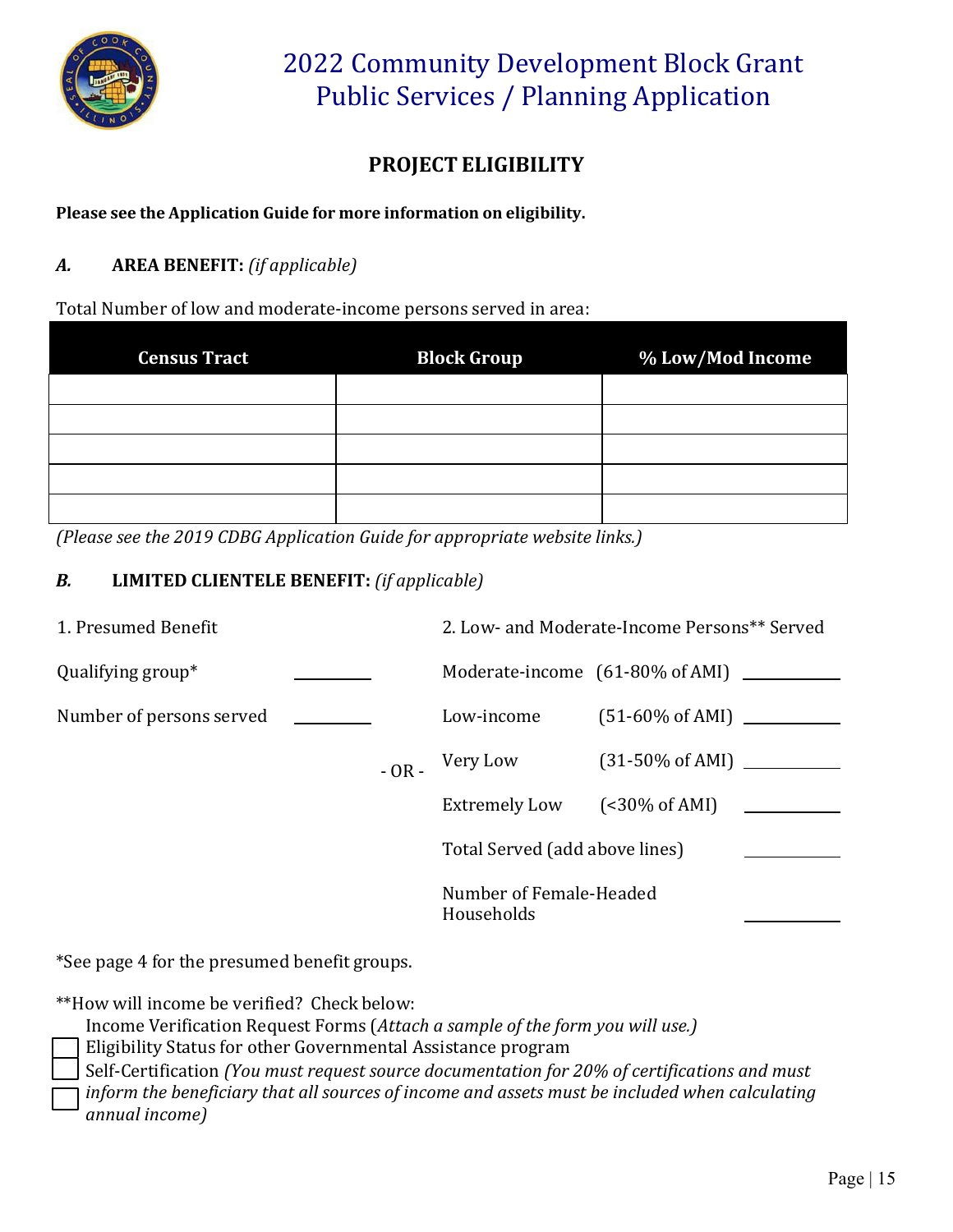

### **PROJECT COMPLETION SCHEDULE**

*Please provide a detailed timeline outlining specific plans for completing this project within the program year (10/1/22– 9/30/28), including but not limited to social service activities, program outreach, case management, housing counseling, the scope of a planning study, and your completion schedule.*

| October 2022                                   |
|------------------------------------------------|
| November                                       |
| December                                       |
| January 2023                                   |
| February                                       |
| March                                          |
| April                                          |
| May                                            |
| June                                           |
| July                                           |
| August 2023                                    |
| September (Project Completion, if not earlier) |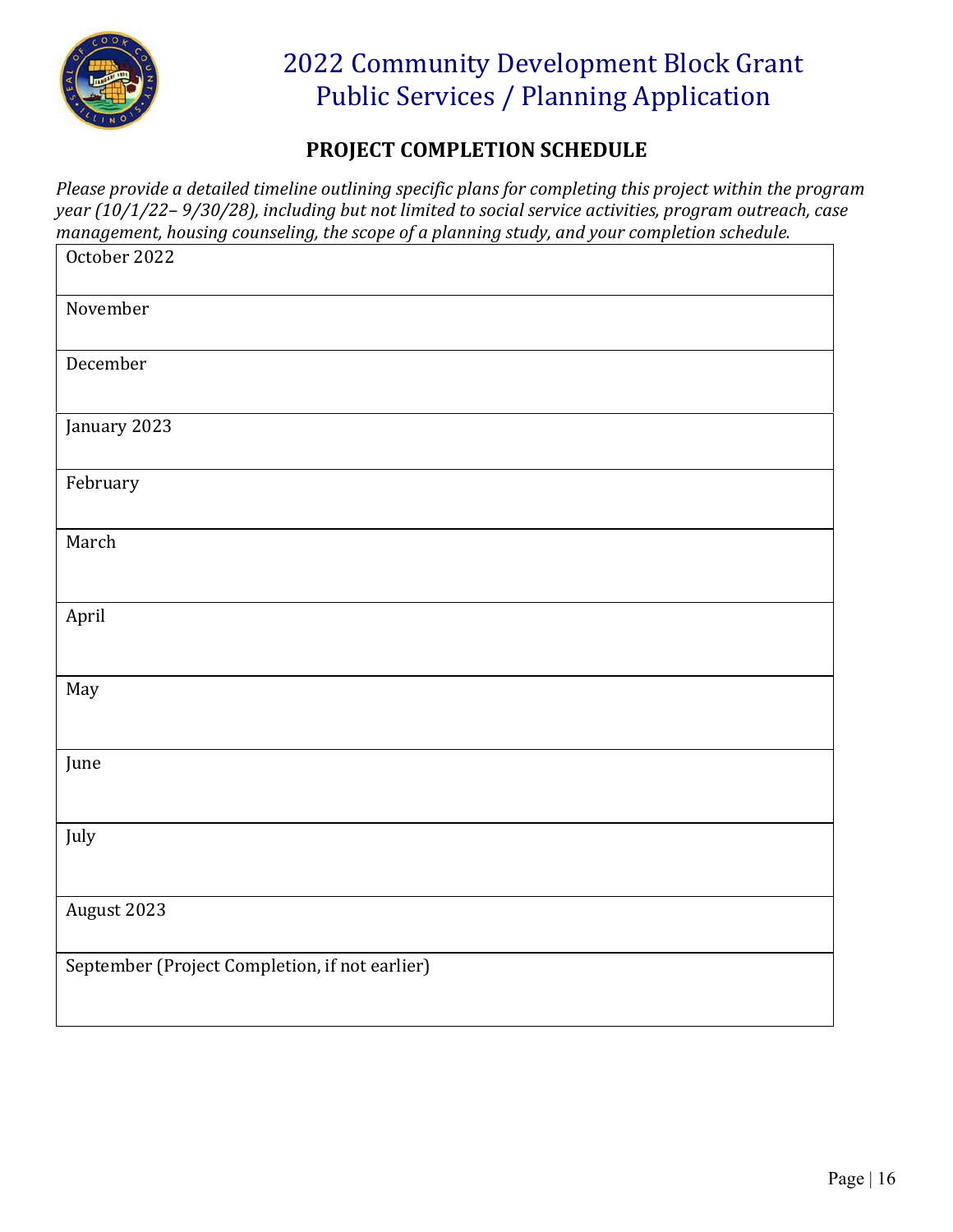

### **PROPOSED PROJECT BUDGET (15 Points) (Clarity and Reasonableness of Proposed Costs)**

Please complete the following table:

| Program Year       | <b>Agency Budget</b> | Program Budget | Cook County CDBG Portion |
|--------------------|----------------------|----------------|--------------------------|
| 2022<br>(Proposed) |                      | Φ              |                          |
| 2021               |                      | Φ              |                          |
| 2010               |                      | \$             |                          |

### **STAFF SALARIES (5 Person Limit)**

| <b>Position</b>       | (A)<br>Annual<br><b>Salary</b> | (B)<br>% of time<br>spent on<br>project | $(C)$ $\cdot$ $(A)$<br>multiplied<br>by $B$ )<br><b>Salary</b><br>allocated<br>for project | (D)<br><b>Salary</b><br><b>CDBG</b><br>Portion | (E)<br>Project<br>Match (In-<br>Kind) |
|-----------------------|--------------------------------|-----------------------------------------|--------------------------------------------------------------------------------------------|------------------------------------------------|---------------------------------------|
|                       |                                |                                         |                                                                                            |                                                |                                       |
|                       |                                |                                         |                                                                                            |                                                |                                       |
|                       |                                |                                         |                                                                                            |                                                |                                       |
|                       |                                |                                         |                                                                                            |                                                |                                       |
|                       |                                |                                         |                                                                                            |                                                |                                       |
| <b>TOTAL SALARIES</b> |                                |                                         |                                                                                            |                                                |                                       |

*Please note: Fringe benefits are no longer applicable.*

*\*The salary totals of columns D and E should carry over to the appropriate columns on the Public Services line of the next table\**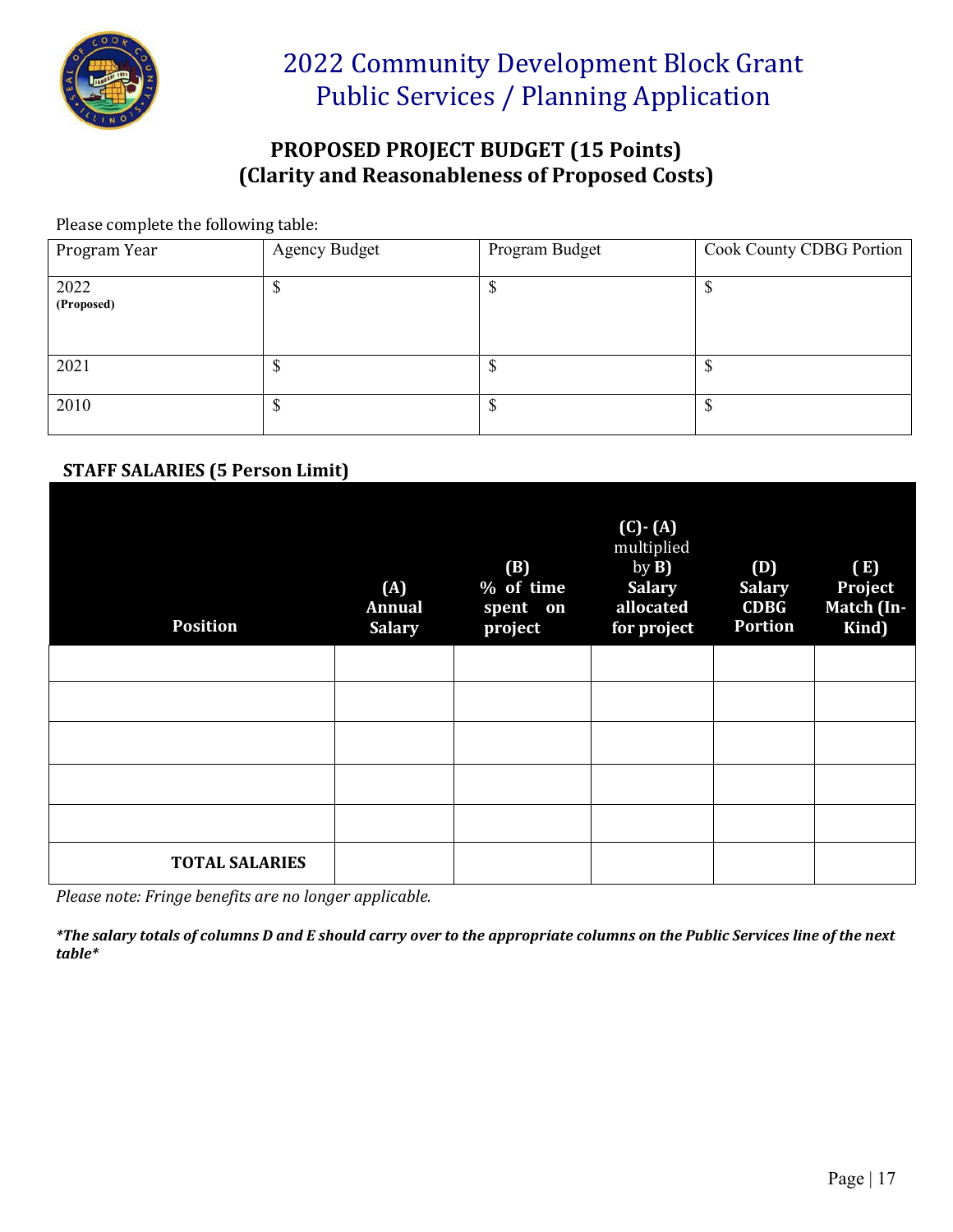

### **PROPOSED PROJECT BUDGET (CONT'D)**

#### **LINE-ITEM BUDGET**

| <b>Project Activity</b>       | <b>CDBG Funds</b> | <b>Matching Funds</b> | <b>TOTAL</b> |
|-------------------------------|-------------------|-----------------------|--------------|
| <b>Public Services</b>        |                   |                       |              |
| Plans and Studies             |                   |                       |              |
| <b>Total Project Activity</b> |                   |                       |              |

| <b>Project Delivery</b>                                     | <b>CDBG Funds</b> | <b>Matching Funds</b> | <b>TOTAL</b> |
|-------------------------------------------------------------|-------------------|-----------------------|--------------|
| <b>Office Rent and Utilities</b>                            |                   |                       |              |
| Postage                                                     |                   |                       |              |
| Printing                                                    |                   |                       |              |
| <b>Publication/Notices</b>                                  |                   |                       |              |
| Project Travel @ \$0.585 per mile                           |                   |                       |              |
| Other:                                                      |                   |                       |              |
| <b>Total Project Delivery</b>                               |                   |                       |              |
|                                                             |                   |                       |              |
| <b>Grand Total</b> (Project Activity +<br>Project Delivery) |                   |                       |              |

*\*Fields above do not calculate\**

Are client fees collected\*? The No \*Any client fees collected must be used for program costs.



If yes, describe how the client fees are used: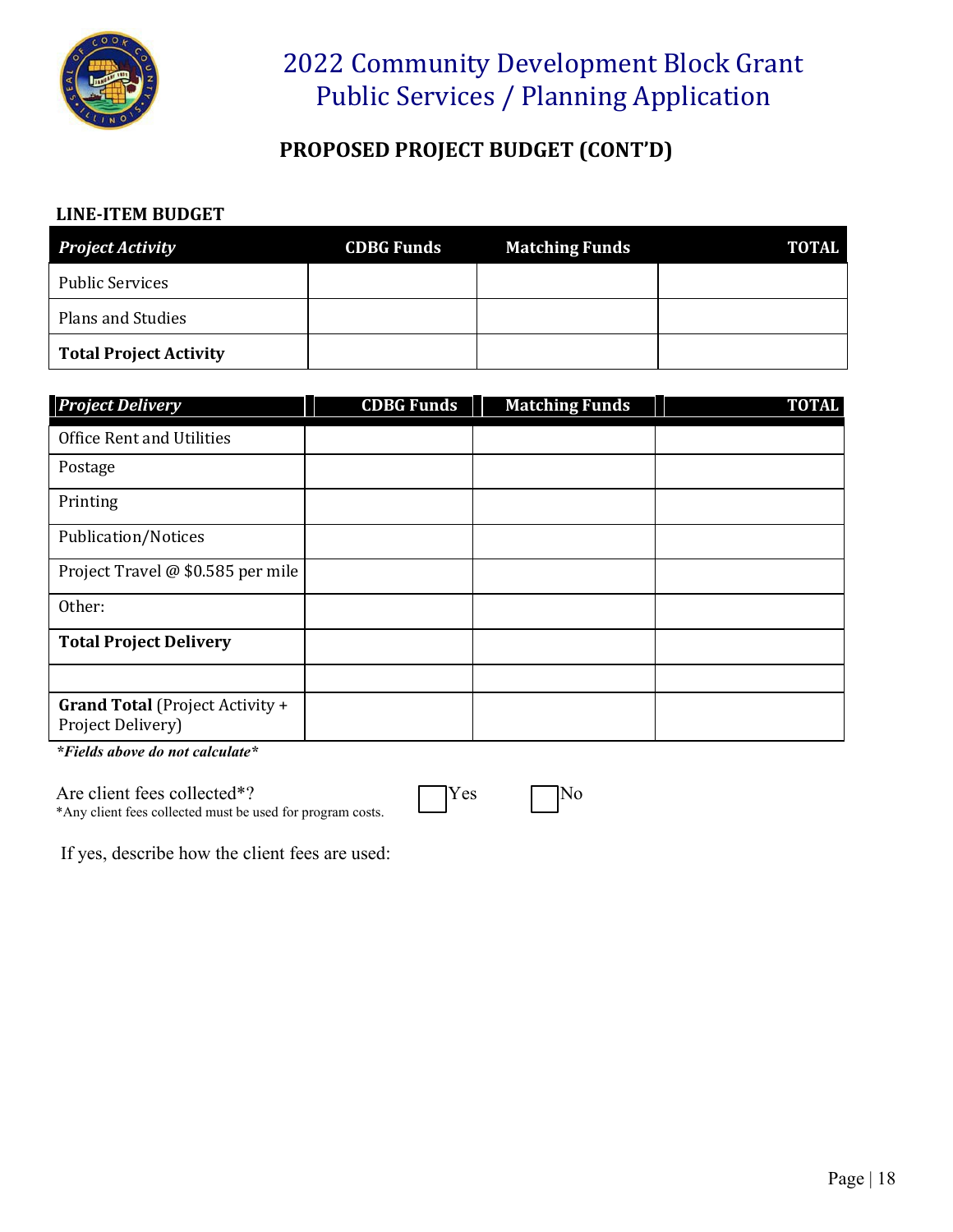

List all other funding sources received for this program and portion allocated for Cook County (Non entitlement) residents:

| Source                                                                        | <b>Total Funds</b> | Amount Utilized for Cook County<br>(Non Entitlement) Residents |
|-------------------------------------------------------------------------------|--------------------|----------------------------------------------------------------|
| Section 108 Loan Guarantee                                                    | \$                 | \$                                                             |
| <b>CDBG-Capital Improvement Funds</b>                                         | \$                 | \$                                                             |
| <b>ESG Funds</b>                                                              | \$                 | \$                                                             |
| <b>HOPWA Funds</b>                                                            | \$                 | \$                                                             |
| <b>Other Federal Funds</b>                                                    | \$                 | \$                                                             |
| State/Local Funds                                                             | \$                 | \$                                                             |
| <b>Private Funds</b>                                                          | \$                 | $\mathbb{S}$                                                   |
| Program Income (Client Fees)                                                  | \$                 | $\mathbb{S}$                                                   |
| Other Funding ( <i>i.e.</i> , donations,<br>fundraisers, etc.) Please Specify | \$                 | \$                                                             |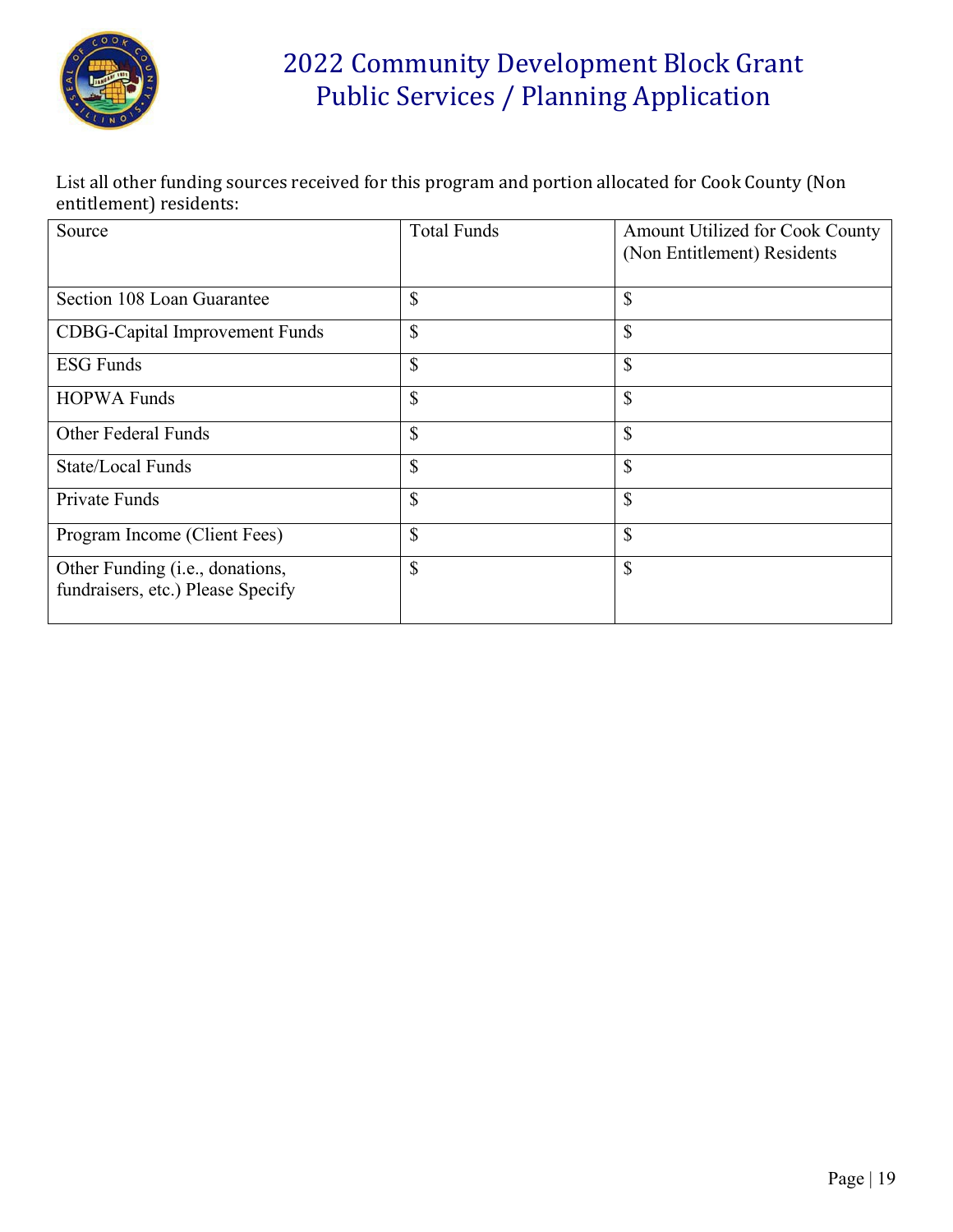

### **APPLICATION RESOLUTION AND CERTIFICATION**

### **Instructions**

A sample of the authorizing resolution is included in this application.

The person signing the application must be the same person authorized to sign by the resolution.

The resolution must be adopted by your governing body and a **certified** copy submitted with the application. A sample form for certification by non-municipal agencies is included.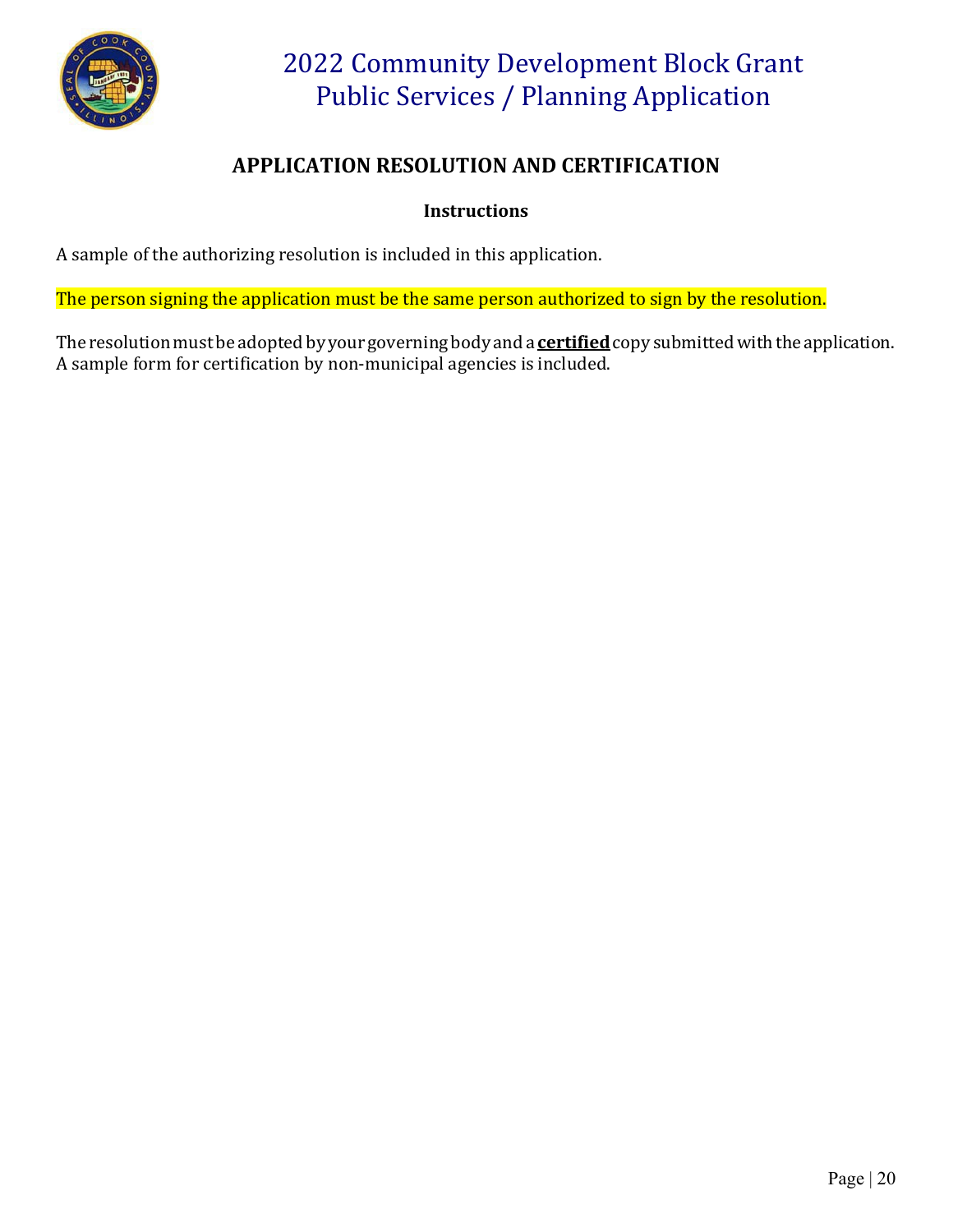

### **FORM A-1: SAMPLE RESOLUTION Not-for-Profit Organization/Non-Municipal Agency**

NOW, THEREFORE BE IT RESOLVED by the Board of Directors of *(insert agency name)* as follows:

Section 1. That a Request is hereby made to the County of Cook, Illinois for Community Development Block Grant ("CDBG") funds for Program Year 2022 in the amount of  $\$\$ for the following project(s):

Project: \_\_\_\_\_\_\_\_\_\_\_\_\_\_\_\_\_\_\_\_\_\_\_\_\_\_\_\_\_\_\_\_\_\_\_\_\_\_\_\_\_\_\_ Amount: \$

as identified in **agency's** CDBG 2022 Program Year application.

Section 2. That the *(insert position title of person signing the application)* is hereby authorized to sign the application and various forms contained therein, make all required submissions, and do all things necessary to complete the application for the funds requested in Section 1 of this Resolution, a copy of which application is on file with the Secretary.

#### *-B Optional -B*

Section 3. That the *(insert position title of person signing the matching funds certification)* is hereby authorized to certify that matching funds which have been identified as supporting its projects as set out within its application will be made available upon the approval of the projects by the County of Cook, Illinois, or the prorated share thereof.

Dated this day of 2022

By:

Print Name – Chairman/President Signature - Chairman/President

Attest:

Print Name – Board Secretary Signature – Board Secretary

**{SEAL}**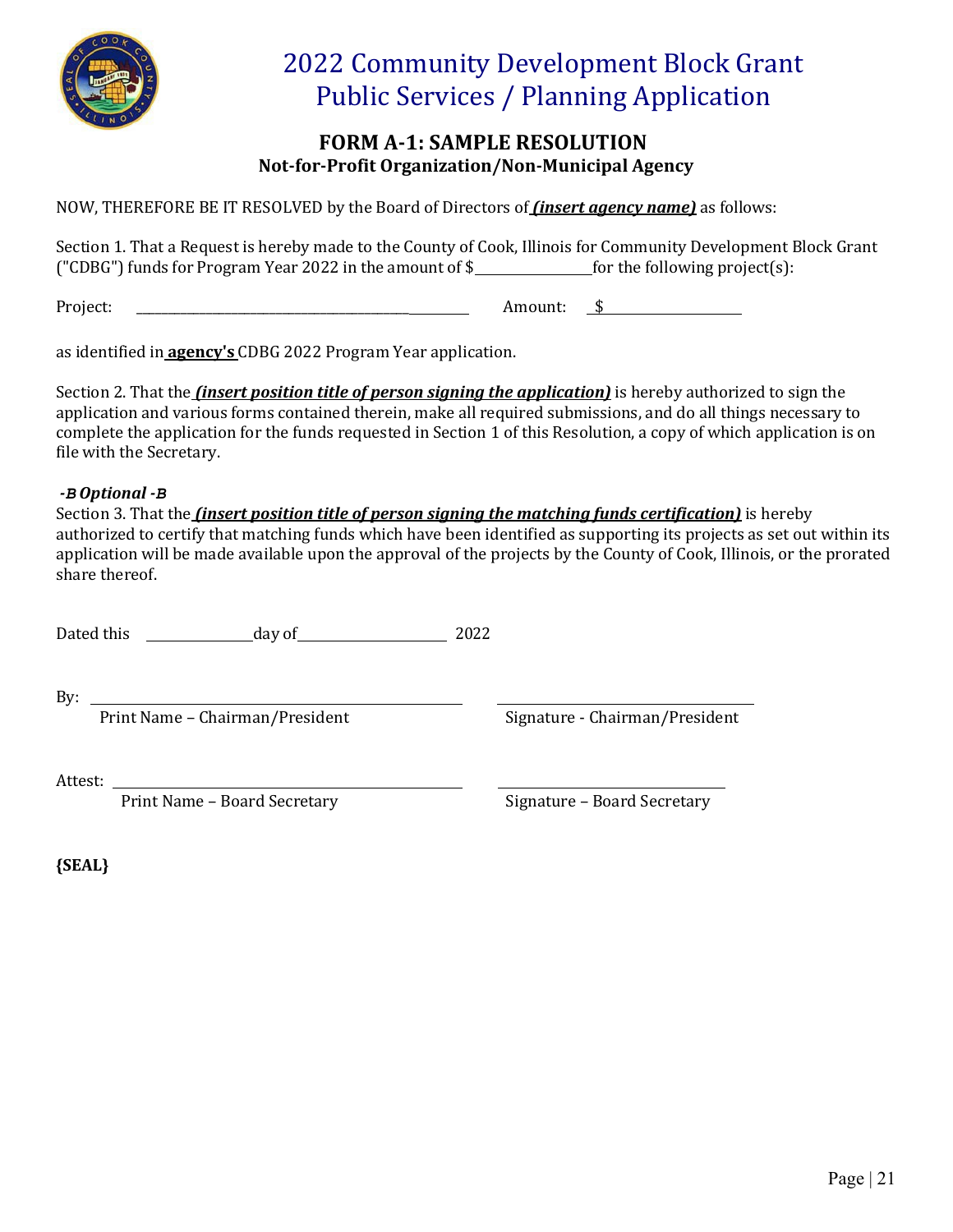

### **FORM A-2: SAMPLE CERTIFICATION Not-for-Profit Organization/Non-Municipal Agency**

The undersigned Duly Qualified and Acting Secretary of the Board of Directors of (*insert agency name)* hereby certifies that the attached Resolution authorizing execution of the Application for the County of Cook, Illinois' 2021 Community Development Block Grant ("CDBG") Program Year is a true and correct copy of said Resolution as passed by the Board of Directors of *(insert agency name)* on (*insert Board meeting date)* which Resolution is still in full force and effect.

Dated this day of 2022

Attest:

Print Name – Board Secretary **Signature – Board Secretary** 

**{SEAL}**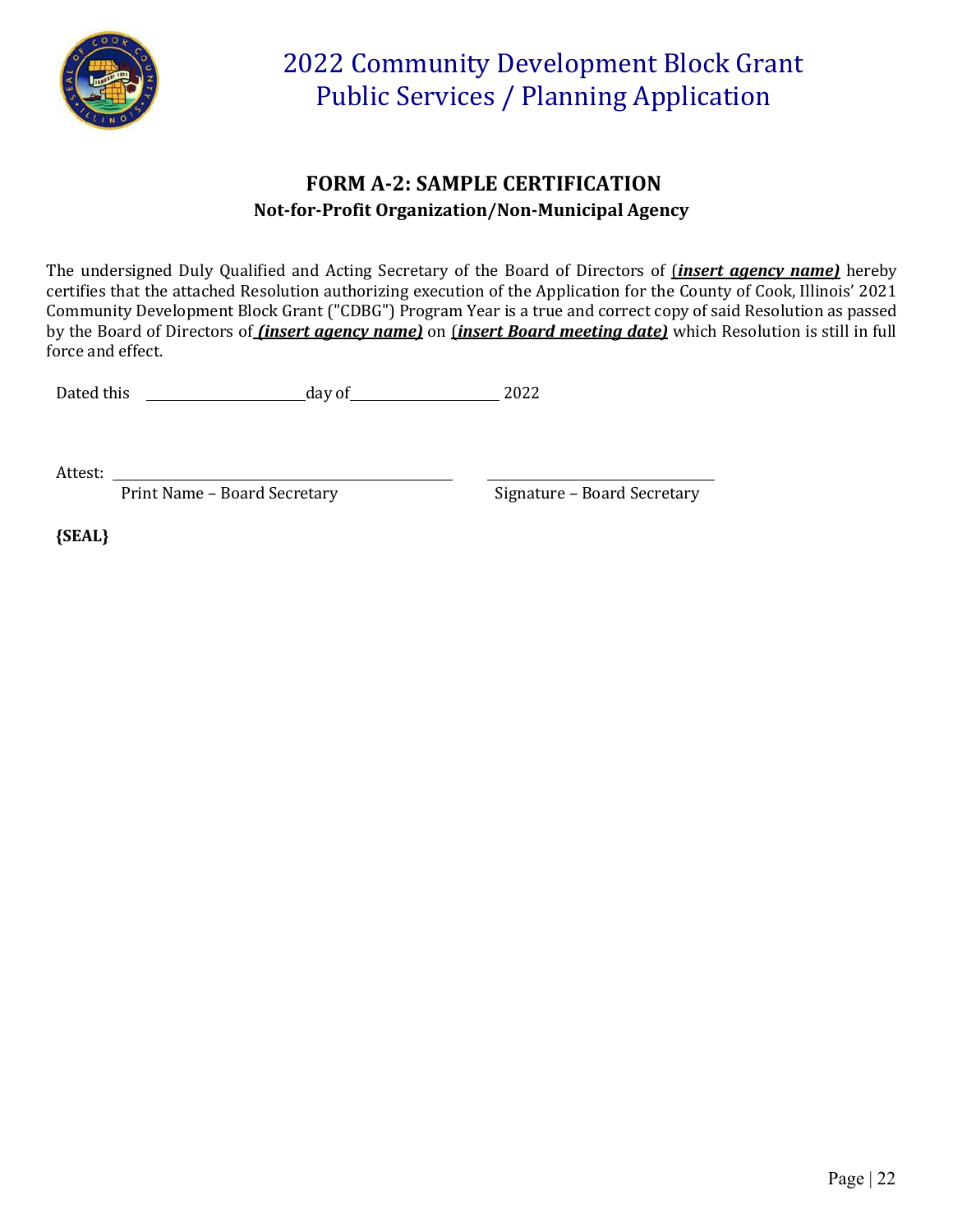

### **FORM B: ESTIMATED MATCHING FUNDS CERTIFICATION**

Matching funds are defined as any local, county, state, federal (other than CDBG) or private funds used in conjunction with CDBG funds to implement or construct a proposed project. This form must be filled out to document matching funds entered on the project budget (page 13).

If the proposed project is funded at a lesser amount than requested, the matching funds will be reduced in the same proportion. For example, if you request \$100,000 with a \$30,000 (30%) match, and receive \$50,000 in block grant funds, your required match will be \$15,000 (30% x \$50,000).

#### *Subrecipients are urged to use matching funds whenever possible*

| 1. Project Type                                  |  |
|--------------------------------------------------|--|
| 2. Amount of Matching Funds to Assist Project    |  |
| 3. Source(s) of Matching Funds to Assist Project |  |
| 4. Timetable of Availability of Matching Funds   |  |
| 5. Designated Use of Matching Funds              |  |

The authorized official of the applicant must certify the availability of the above matching funds by signing in the designated area below. The agency's seal is also required, if available. If there is no seal, please note that below.

Dated this \_\_\_\_\_\_\_\_\_\_\_\_\_\_\_\_\_day of 2022

By:

Print Name – Authorized Official Signature – Authorized Official

Title of Authorized Official

Attest:

Print Name – Board Secretary Signature – Board Secretary

**{SEAL}**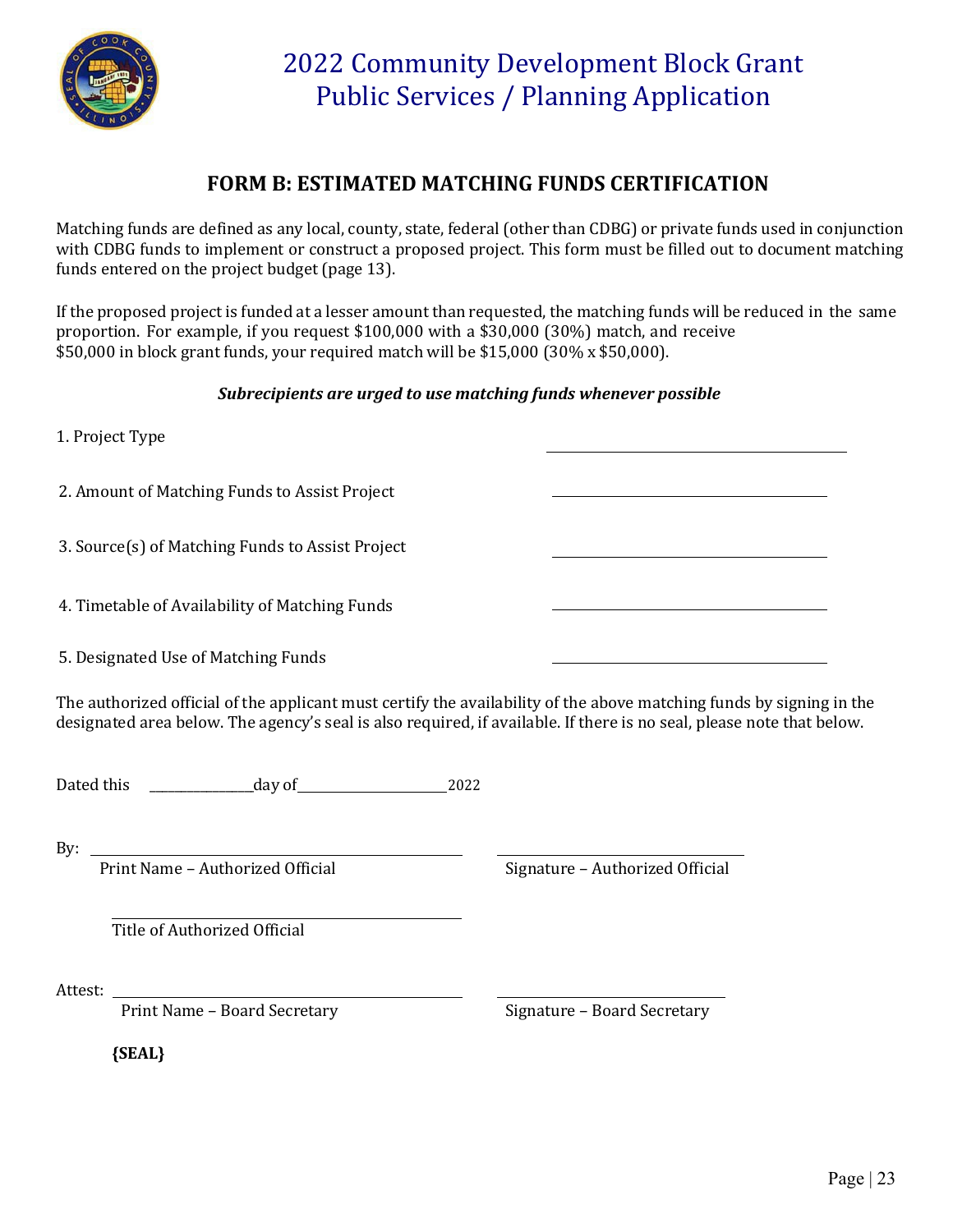

### **FORM C: RACIAL EQUITY INFORMATION**

**Please answer the following question and complete the table below.**

How is your organization and/or this project advancing racial equity?

Please complete the following table with demographic data on your Board, staff, and clients/beneficiaries.

| Race                                                       | Number of            | Number of            | Number of                    |
|------------------------------------------------------------|----------------------|----------------------|------------------------------|
|                                                            | <b>Board Members</b> | <b>Staff Members</b> | <b>Clients/Beneficiaries</b> |
| White                                                      |                      |                      |                              |
| <b>Black or African American</b>                           |                      |                      |                              |
| American Indian or Alaska Native                           |                      |                      |                              |
| <b>Asian</b>                                               |                      |                      |                              |
| <b>Native Hawaiian or Other Pacific</b><br><b>Islander</b> |                      |                      |                              |
| Some other race                                            |                      |                      |                              |
| Two or more races                                          |                      |                      |                              |
| <b>Hispanic or Latino</b>                                  |                      |                      |                              |